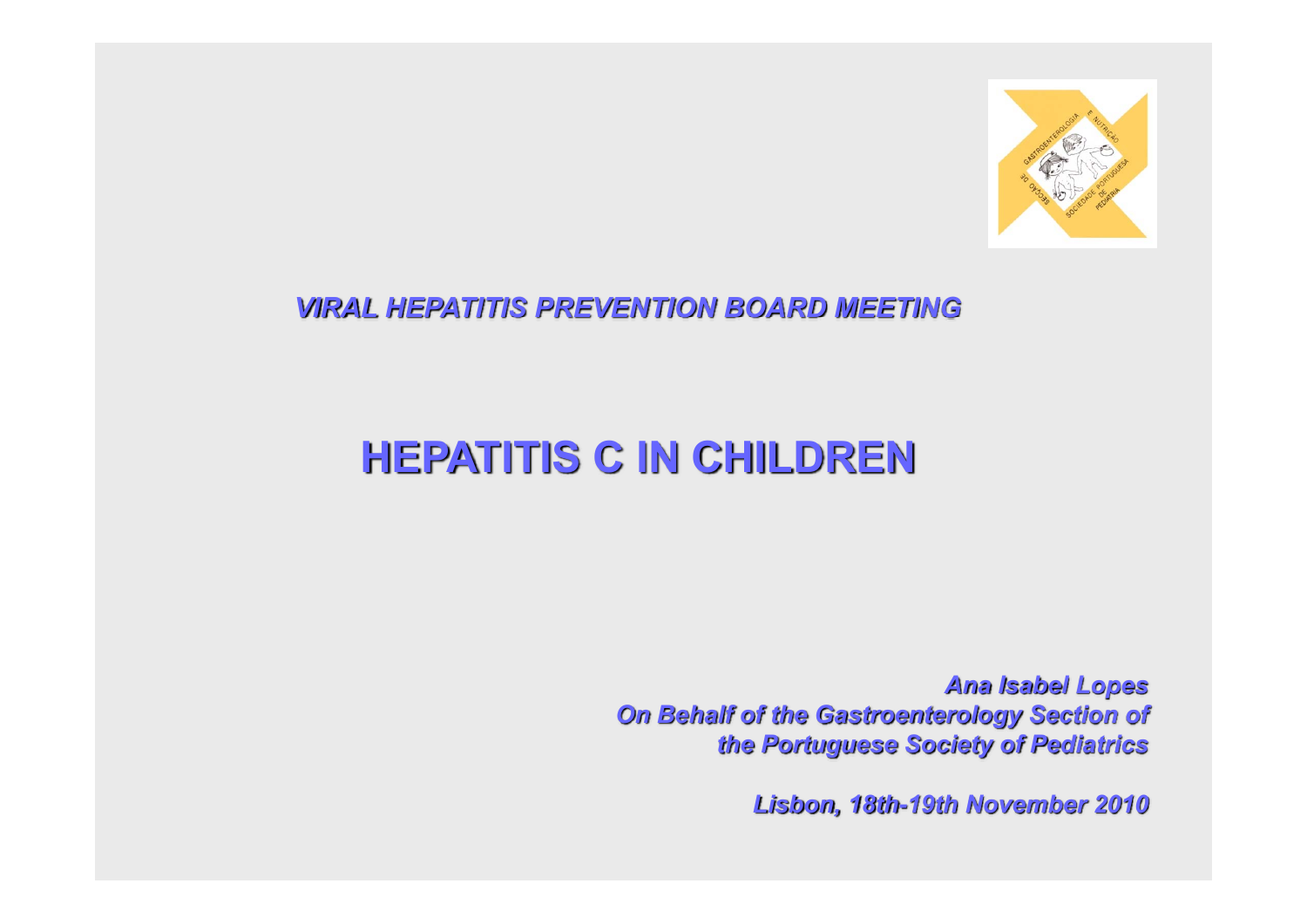•Chronic Hepatitis C in children: "A rare disease ?"

**True prevalence unknown**

• Seroprevalence\* (global/ pediatric): **USA: 1.8% 0.2% < 12 ys 0.4% 12-19 ys** 

> **Portugal: 1.5%\* children ?? (0.1%....)**

- natural history unknown
- pathogenesis insufficiently understood
- infraclinic expression....

*\* seroprevalence: Alter MJ et al N Eng J Med 1999 \*\* www.apef.com, Marinho R et al, J Gastrenterol Hepatol 2001*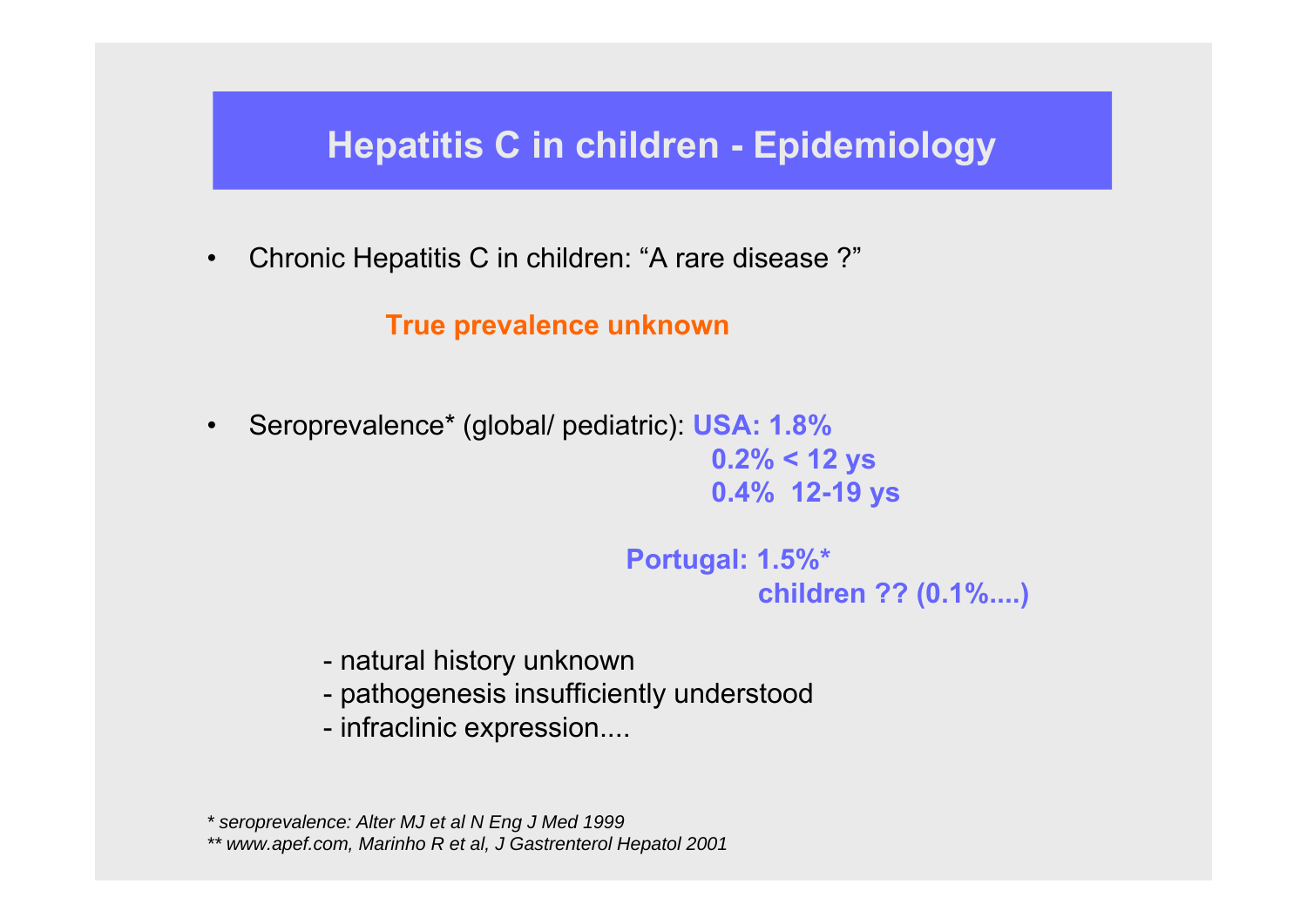## **Hepatitis C in children - natural history**

Multicenter study (retrospective/ prospective data)\* 1990-2005 (15 ys)

Italy National Observatory: Childhood Hepatitis C Infection

N= 504 assymptomatic children no associated disease

#### **Perinatal transmission: 56.2%**Parenteral transmission: 31.3% Undetermined transmission: 12.5 %

1992 (blood screening) **> 90% cases : Vertical transmission, no-comorbilities**

*\*Bortolotti F. Gastroenterology 2008, Vergani M, Arch Dis Child 2005*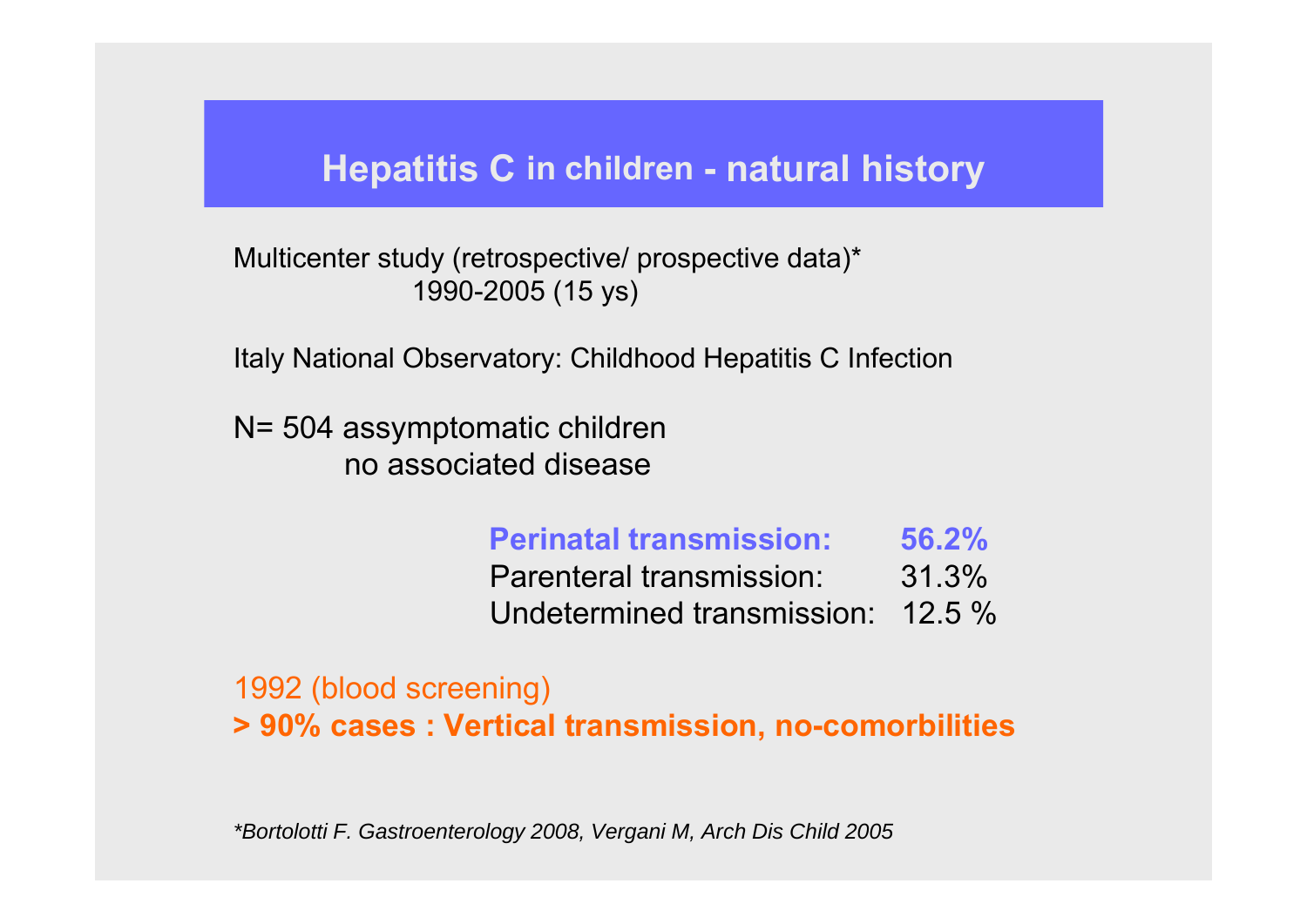#### **Hepatitis C Virus genotypic profile in children**

Multicenter retrospective study, Italy (1990-2002) n= 373 children ARN VHC + No HIV or VHB co-infection, no co-morbilities

| <b>Genotype</b>       | 1a  | 1 <sub>b</sub> | $\overline{2}$ | $\boldsymbol{3}$ | $\boldsymbol{4}$ | others |
|-----------------------|-----|----------------|----------------|------------------|------------------|--------|
|                       | 20% | 41%            | 17%            | 14.5%            | 5%               | 2.5%   |
| Age<br>dd(m)          | 64  | 81             | 92             | 34               | 23               | -      |
| <b>Birth &lt;1990</b> | 18% | 49%            | 21%            | 5%               | 3.5%             | 3.5%   |
| Birth $> 1990$        | 21% | 33%            | 13%            | 23.5%            | 7%               | 2%     |

\_\_\_\_\_\_\_\_\_\_\_\_\_\_\_\_\_\_\_\_\_\_\_\_\_\_\_\_\_\_\_\_\_\_\_\_\_\_\_\_\_\_\_\_\_\_\_\_\_\_\_\_\_\_\_\_\_\_\_\_\_\_\_\_\_\_\_\_\_\_\_\_\_\_

*Genotypes 1b , 3 e 4 : transfusions / IV maternal drug abuse* 

*Genotypo 2: percutaneous exposure* 

*quasispecies diversity - age increase*

*Bortolotti F, Gut 2005 Gerotto M, Infection,2006*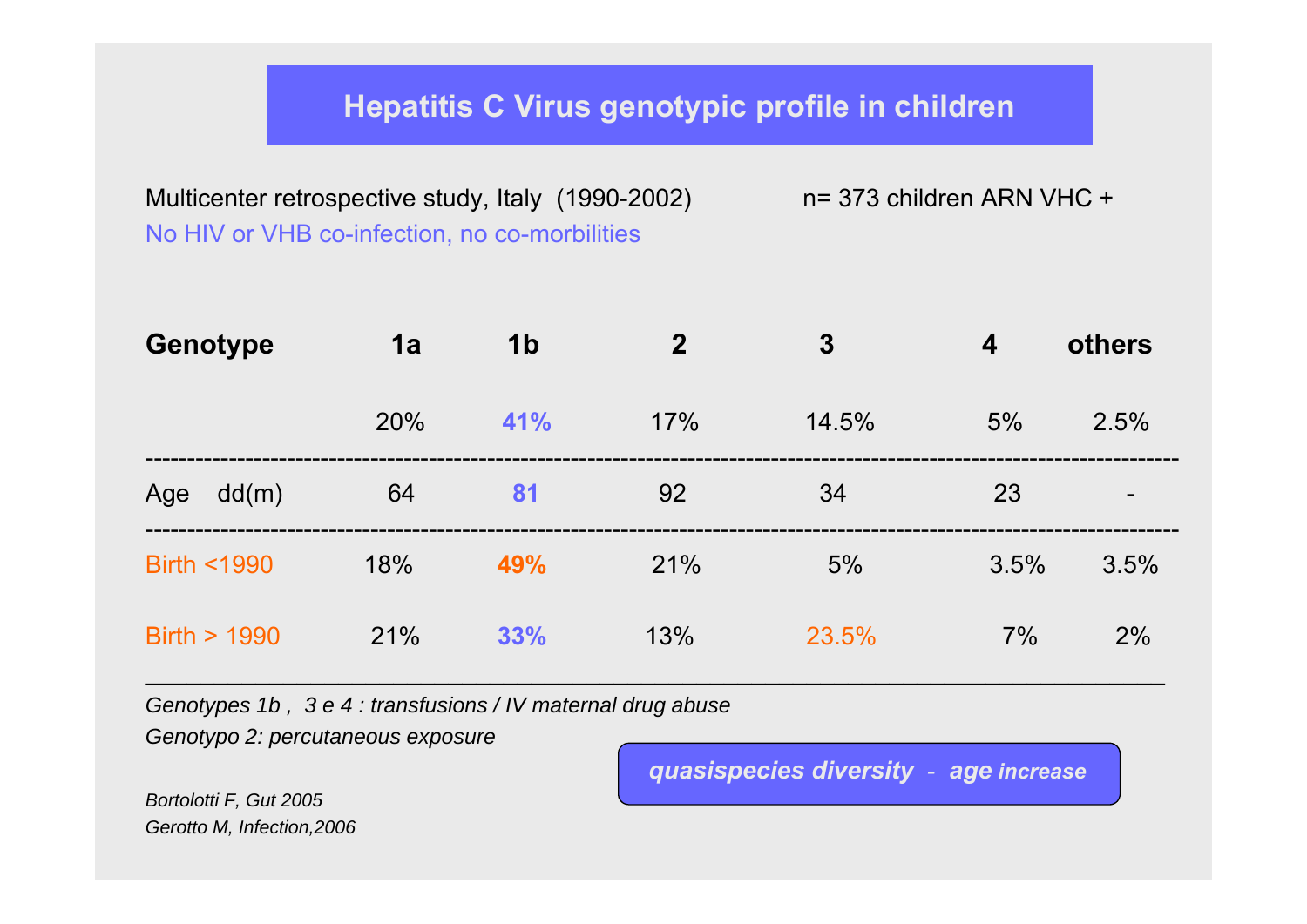- $\bullet$  Pregnancy seroprevalence (USA, Europe)\*: **1-2% UK: 0.1-0.8%Portugal: ???**
- $\bullet$ **Rate of Perinatal Transmission\*\*: 4-10%**

0 - 1% if no maternal viremia

**5 % if intrapartum (+) RNA - high viral load, chronic liver disease** 

**7.5% - 40% if HIV co-infection (<< risk if HAART)**

*\*American Academy of Pediatrics, Pediatrics 1998*

*\*\*Azzari C, Int J ImmunoPat. Pharmacol 2007, Indolfi G, J Med Virol 2009 Mast E,J Infect Dis 2005, England K, Lancet INfect Dis 2006*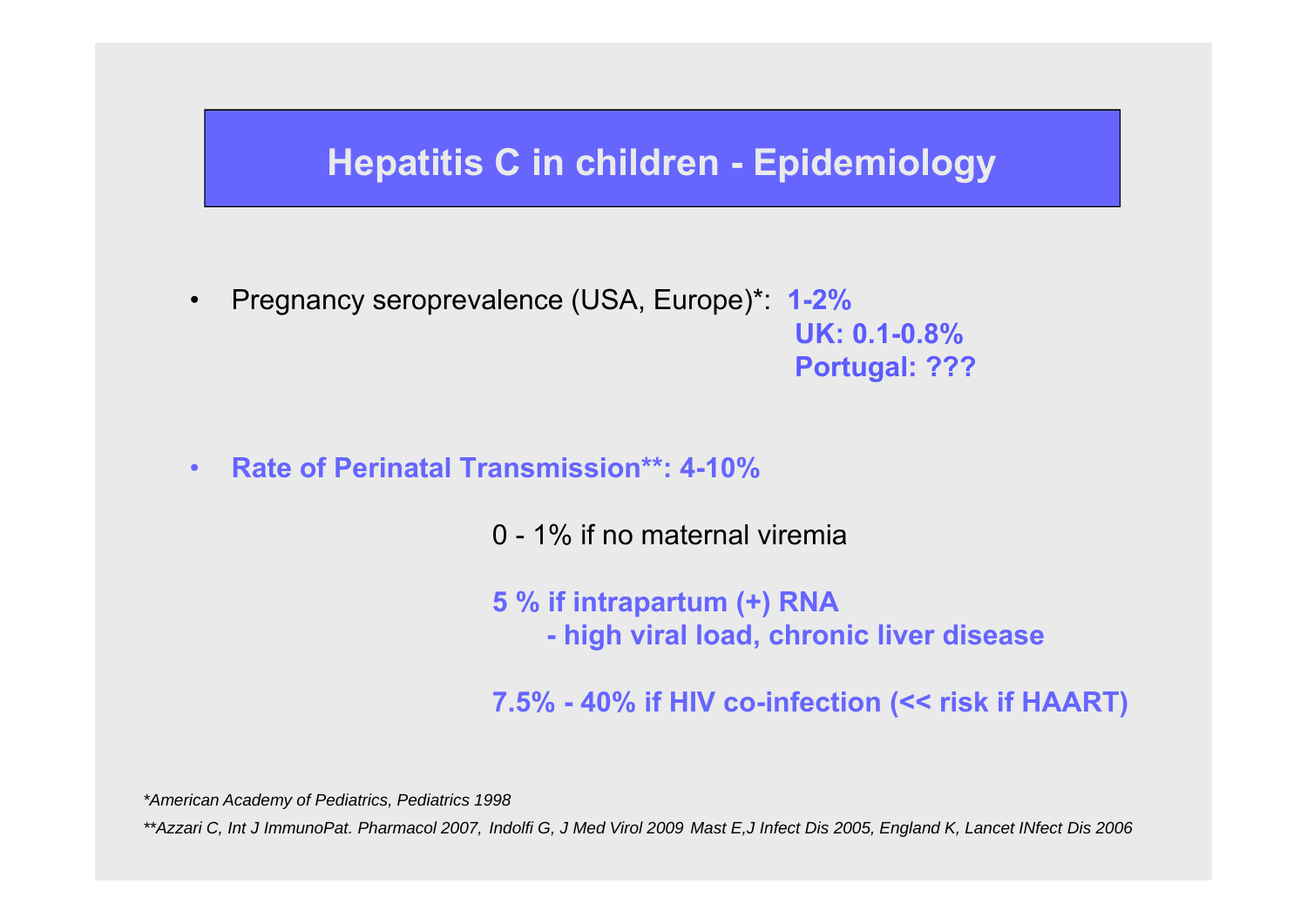### **PERINATAL TRANSMISSION OF HEPATITIS C VIRUS**

*S. BACALHAU et al, Acta Med Port. 2010; 23(3):391-398* **Santo André Hospital, Leiria 2002-2006 (follow-up protocol > 2002)**

- • **Aims:** To characterize the population of children born to HCV(+)mothers,
	- identify risk factors for perinatal HCV transmission
	- to improve the approach to HCV screening
- $\bullet$  **Methods**:
	- retrospective study enrolling children born to HCV(+) mothers

#### **> Jan 2002 - Dec 2006**

- transversal analysis to repeat anti-HCV in cases that didn't meet current recommendations for HCV screening and in those without any HCV screening.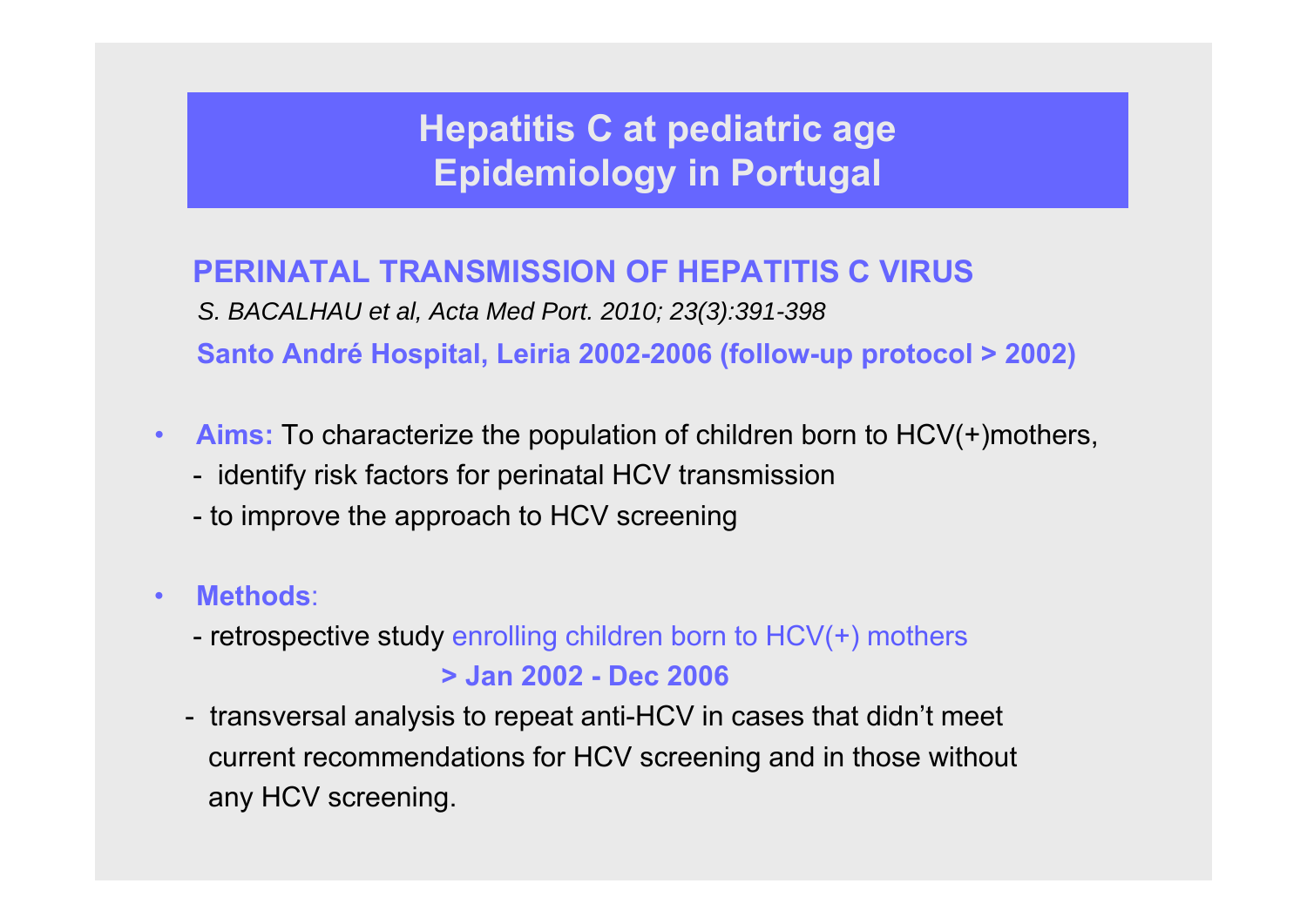#### **PERINATAL TRANSMISSION OF HEPATITIS C VIRUS**

*S. BACALHAU et al, Acta Med Port. 2010; 23(3):391-398* **Santo André Hospital, Leiria 2002-2006**

•**Results**:

> total 12985 births / 5 years **59 children** born to HCV(+) mothers <sup>≈</sup> medium prevalence rate: **0,45%.**

**Perinatal HCV transmission rate was 2,9%.** 

high rate of **inadequate pregnancy surveillance, prematurity and low birth weight**, mainly in children born to **addicted mothers (54% drug abuse; 20% co-infection) (VS control)**

1 child with HCV infection without any risk factor for perinatal transmission

50% children anti-HCV(+) at age 9 months, became (-) at 18months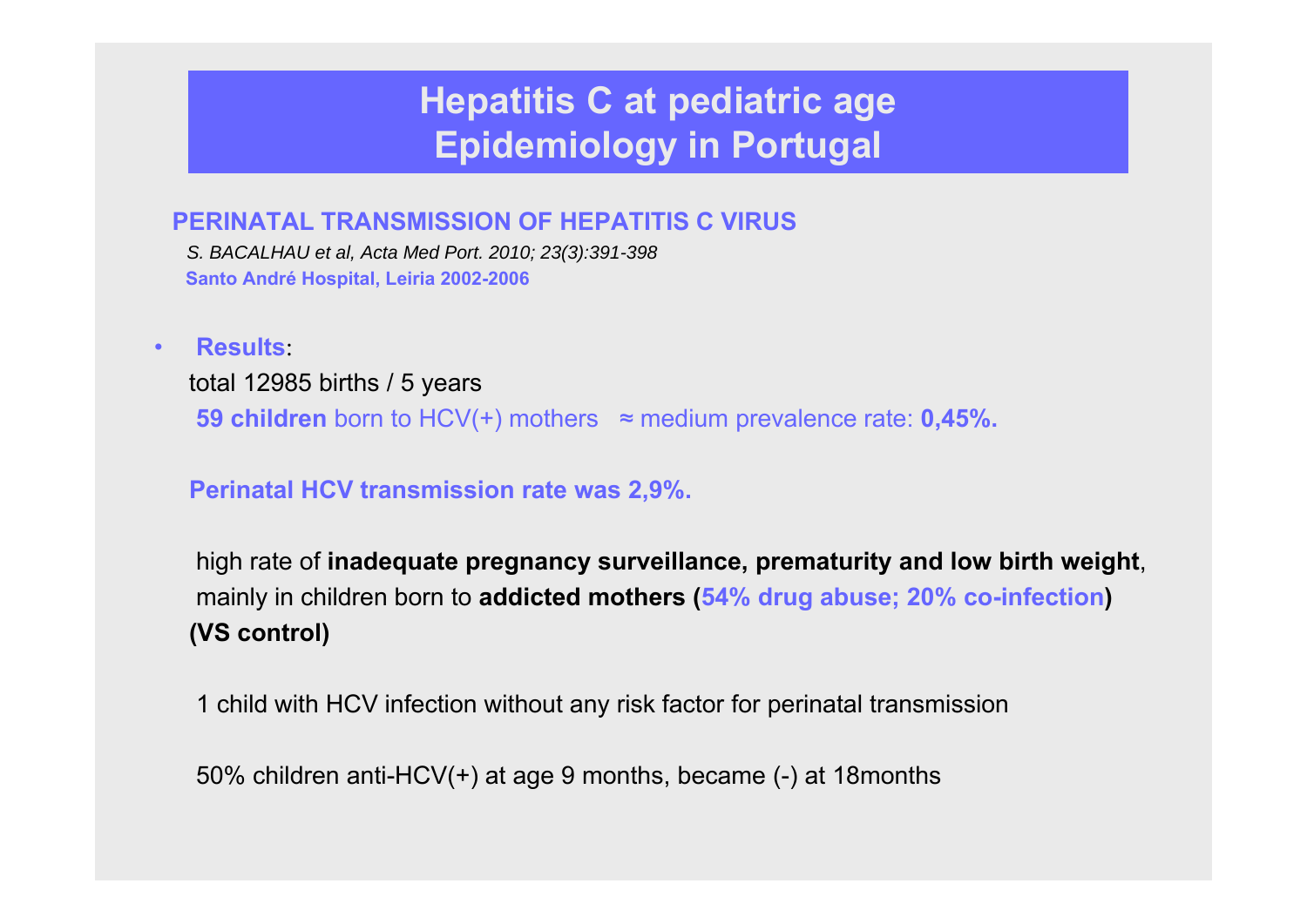- • **When does mother to child transmission of hepatitis C virus occur?**
- $\bullet$  *Mok J et al, European Paediatric Hepatitis C Virus Network, Arch Dis Fetal NEonatal Ed 2005Rate of Perinatal Transmission\*\*: 4-7%*
- •*Prospective cohort study*
- •*54 mother/children pairs tested < 3rd day life*
- •*Intrauterine (child ARN + < 3 th day) 30%*
- $\bullet$  *Peripartum (lateintrauterine/ intrapartum): 50% child ARN + > 3th day and at 4 wks*
- •*Postnatally?... Low… (breastfeeding??)*

*Influence of genotype??.....*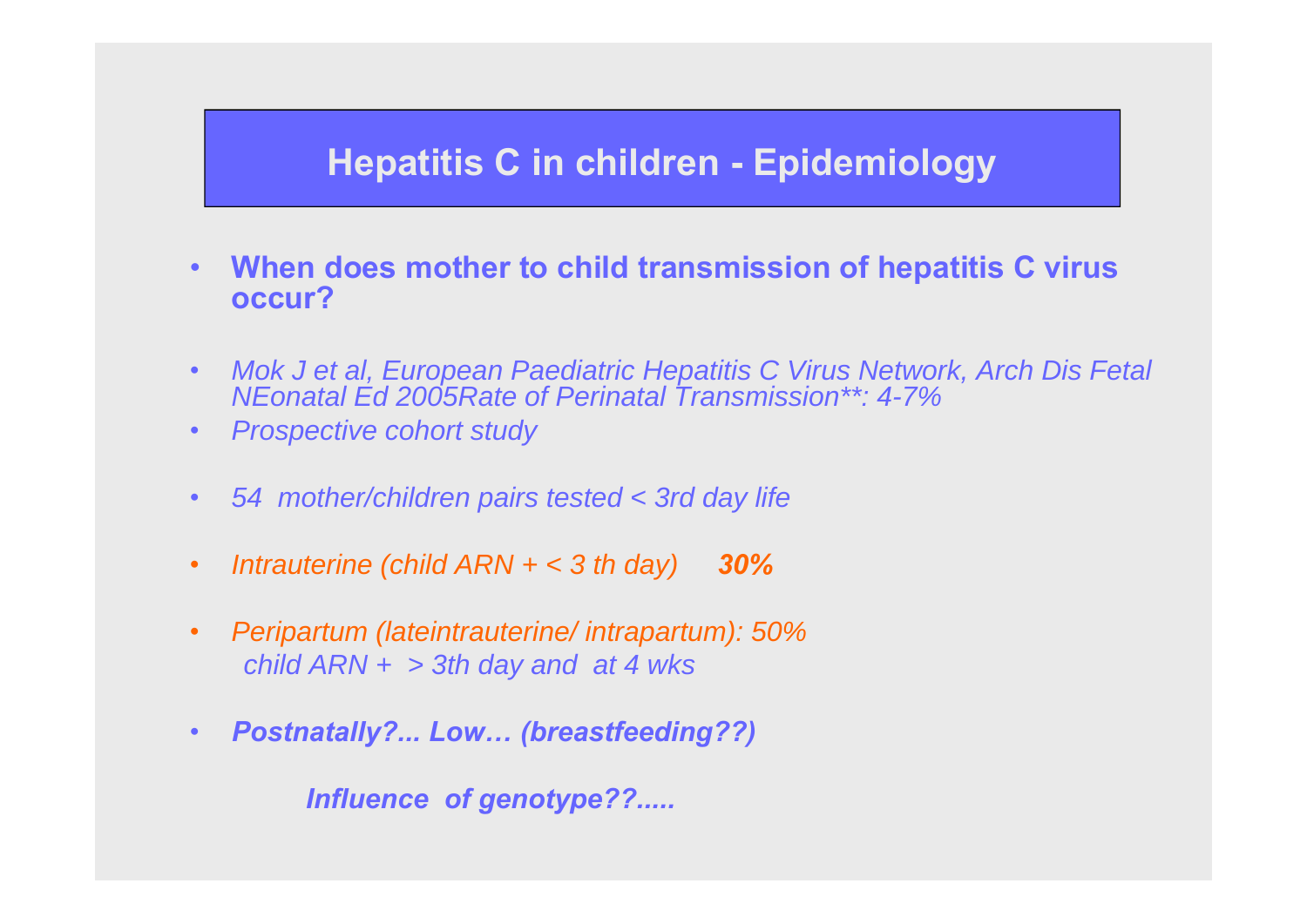•**No preventive strategy for mother-child transmission**

*Transmission risk is proportional to viral maternal load (last trimester)* 

**No association**: type of delivery, IV drug abuse (HIV -)

#### **Breast feeding transmission** assumed as rare (HIV -)

*\*American Academy of Pediatrics, Pediatrics 1998*

*\*\*Azzari C, Int J ImmunoPat. Pharmacol 2007, Indolfi G, J Med Virol 2009 Mast E,J Infect Dis 2005, England K, Lancet INfect Dis 2006*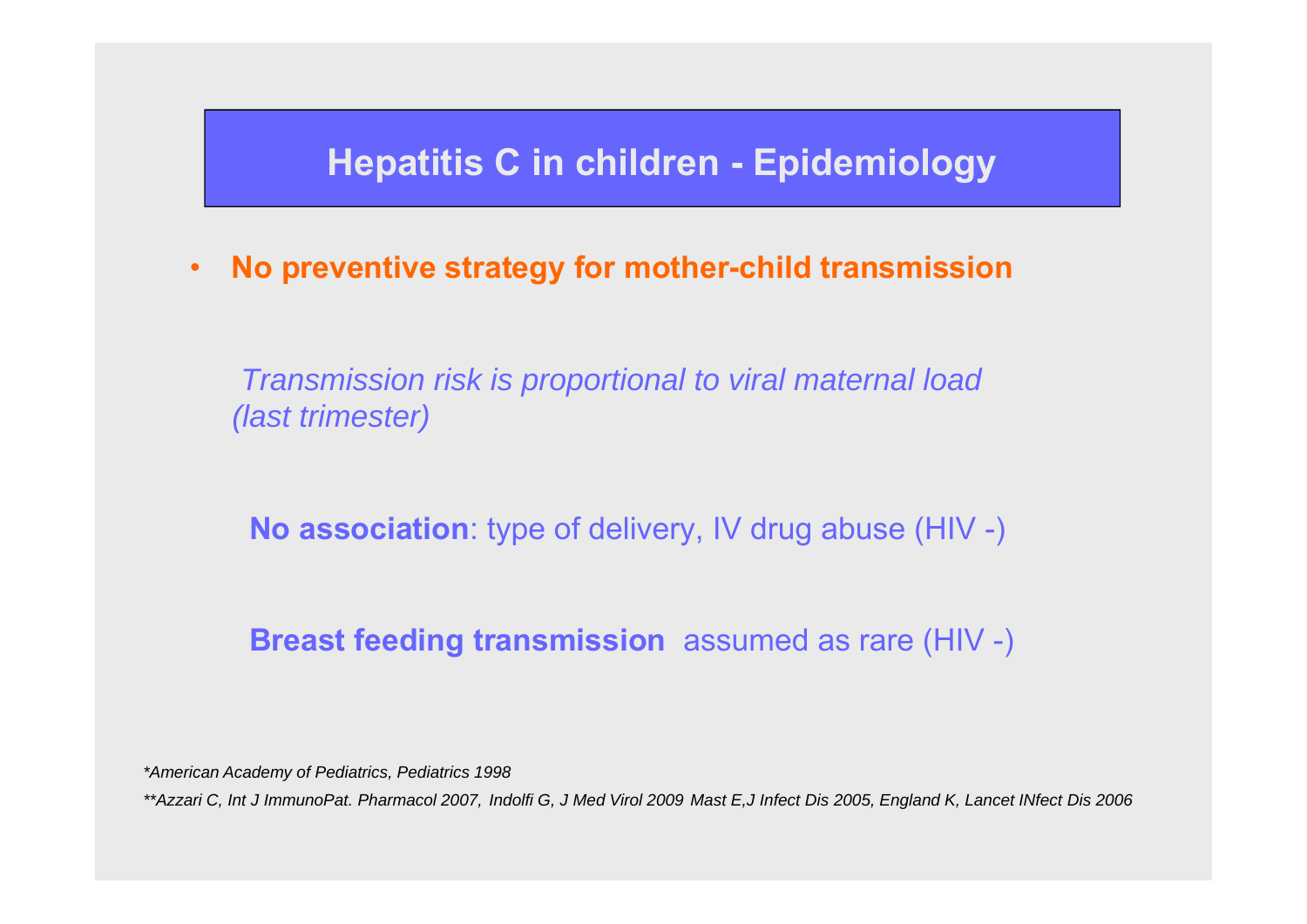# **Hepatitis C in children - natural history**

#### **Children from anti-HCV (+) mothers**

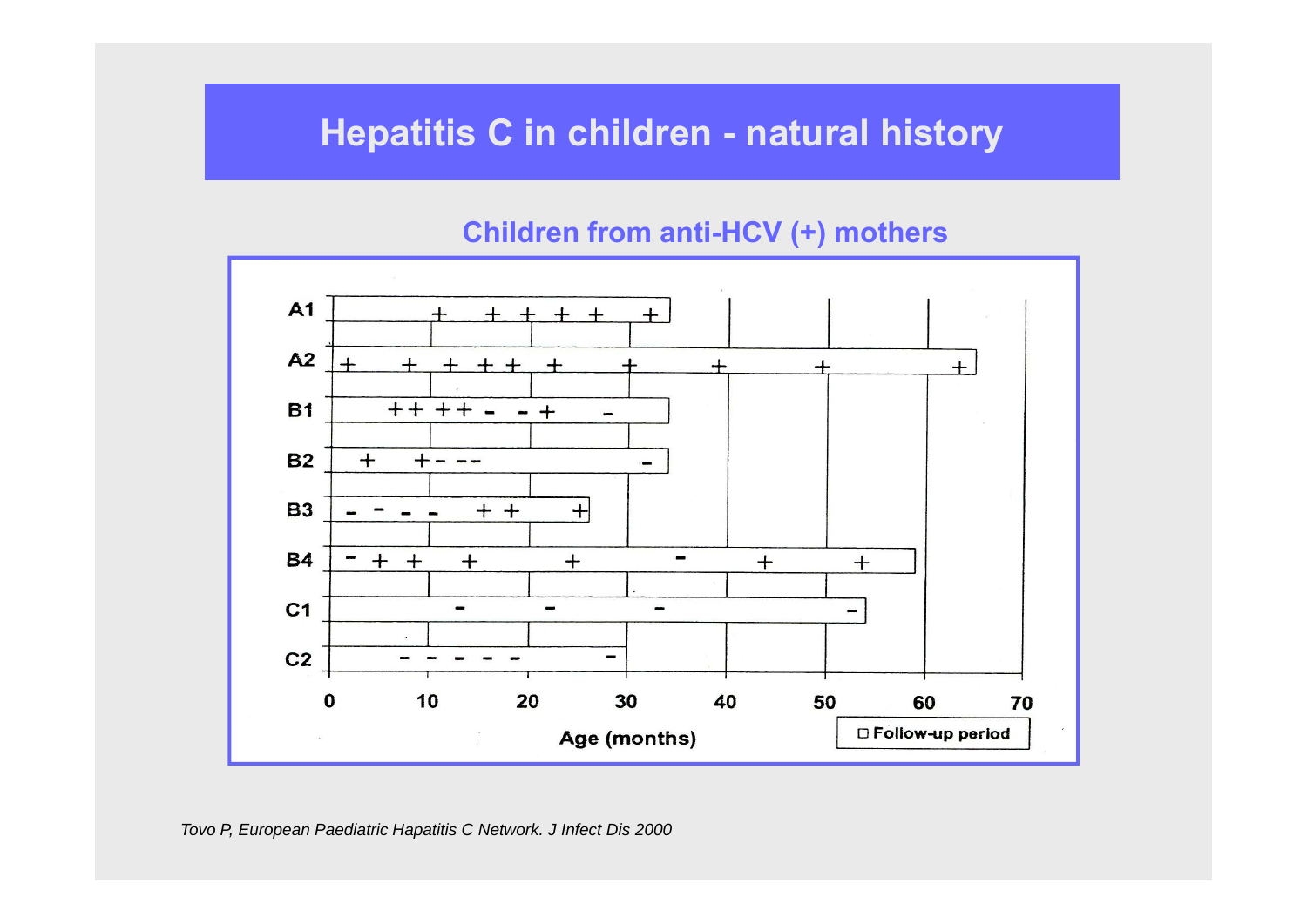#### **Hepatitis C in children - natural history**

**Children from anti-VHC (+) mothers**



*Tovo P, European Paediatric Hapatitis C Network. J Infect Dis 2000*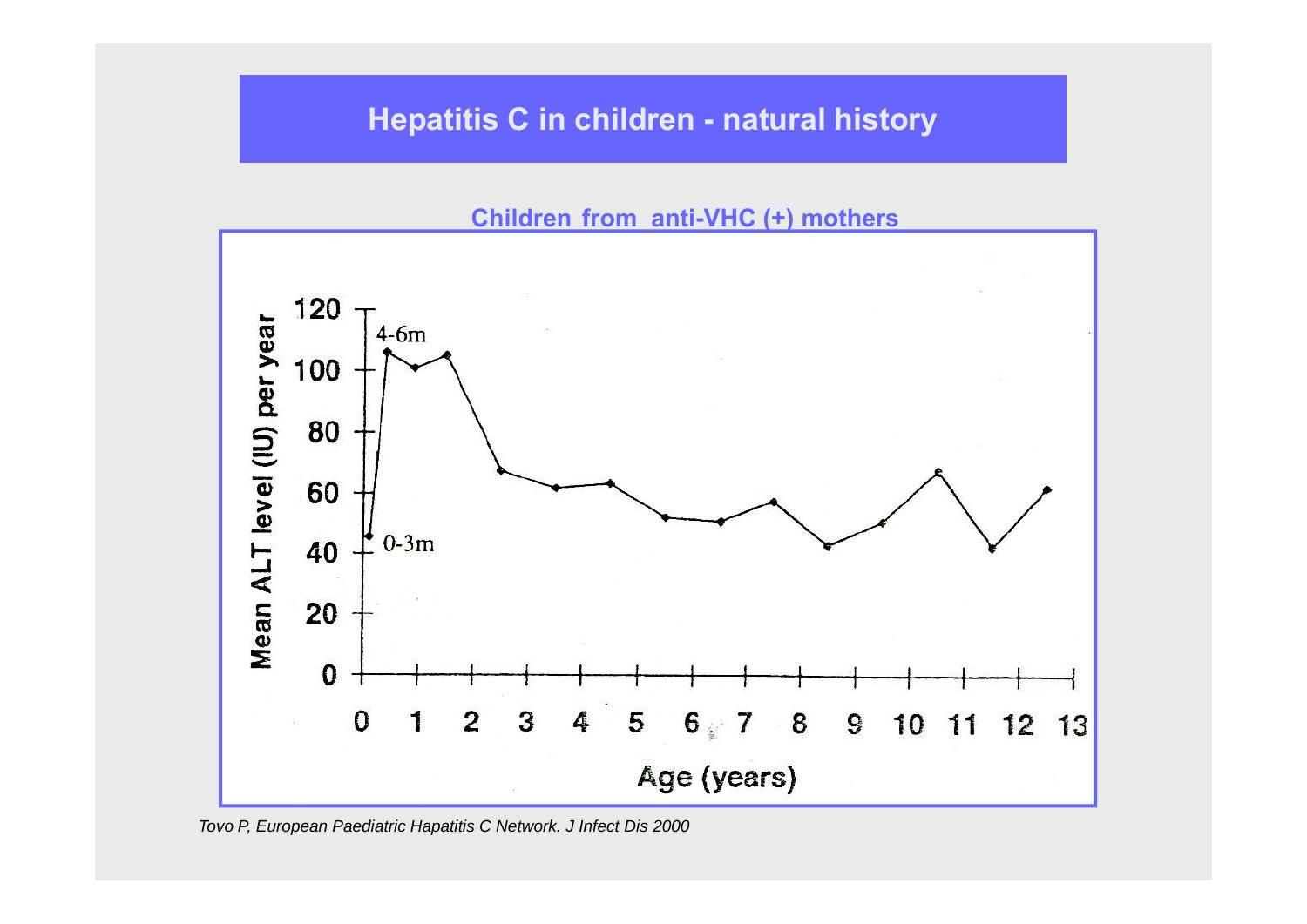# **Vertical Transmission - Diagnosis**

¾ **Age 2 months**: **RNA (+)** on 2 occasions > 3 months apart

and /or

¾ **Anti-HCV antibodies(+) > age 18 months**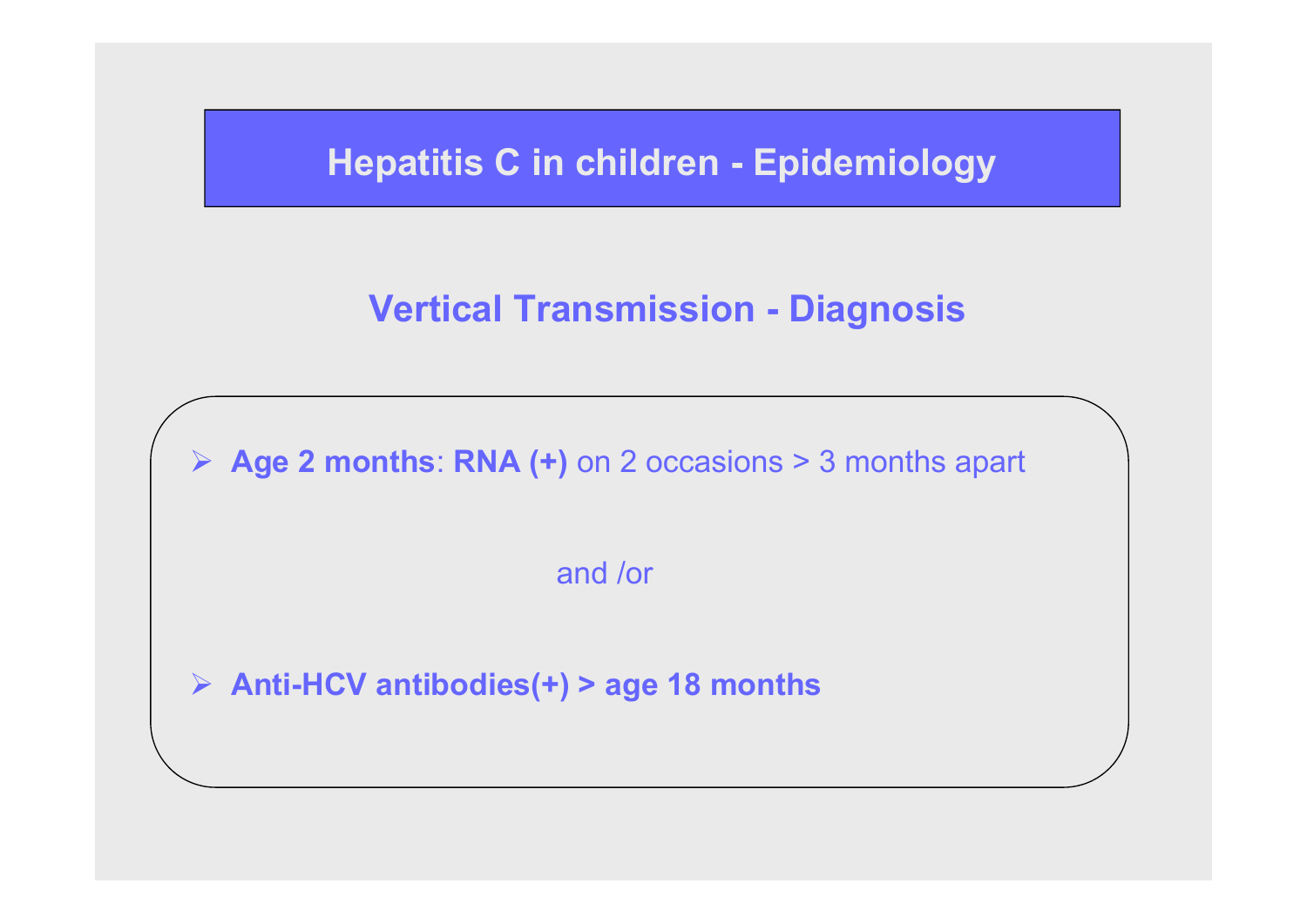### **Mother-child transmission**

**Current Recommendations for screening (anti-HCV)\***

- $\bullet$  **Pregnancy**
	- 1. No formal recommendation for systematic screening (not available effective intervention; ribavirine TT contra-indication)
	- 2. Recommended (high risk settings):
		- present/ past history of drug abuse
		- transfusions/ transplant/ hemodialysis
		- sexual risk behavior
		- HIV infection
		- persistently high AST /ALT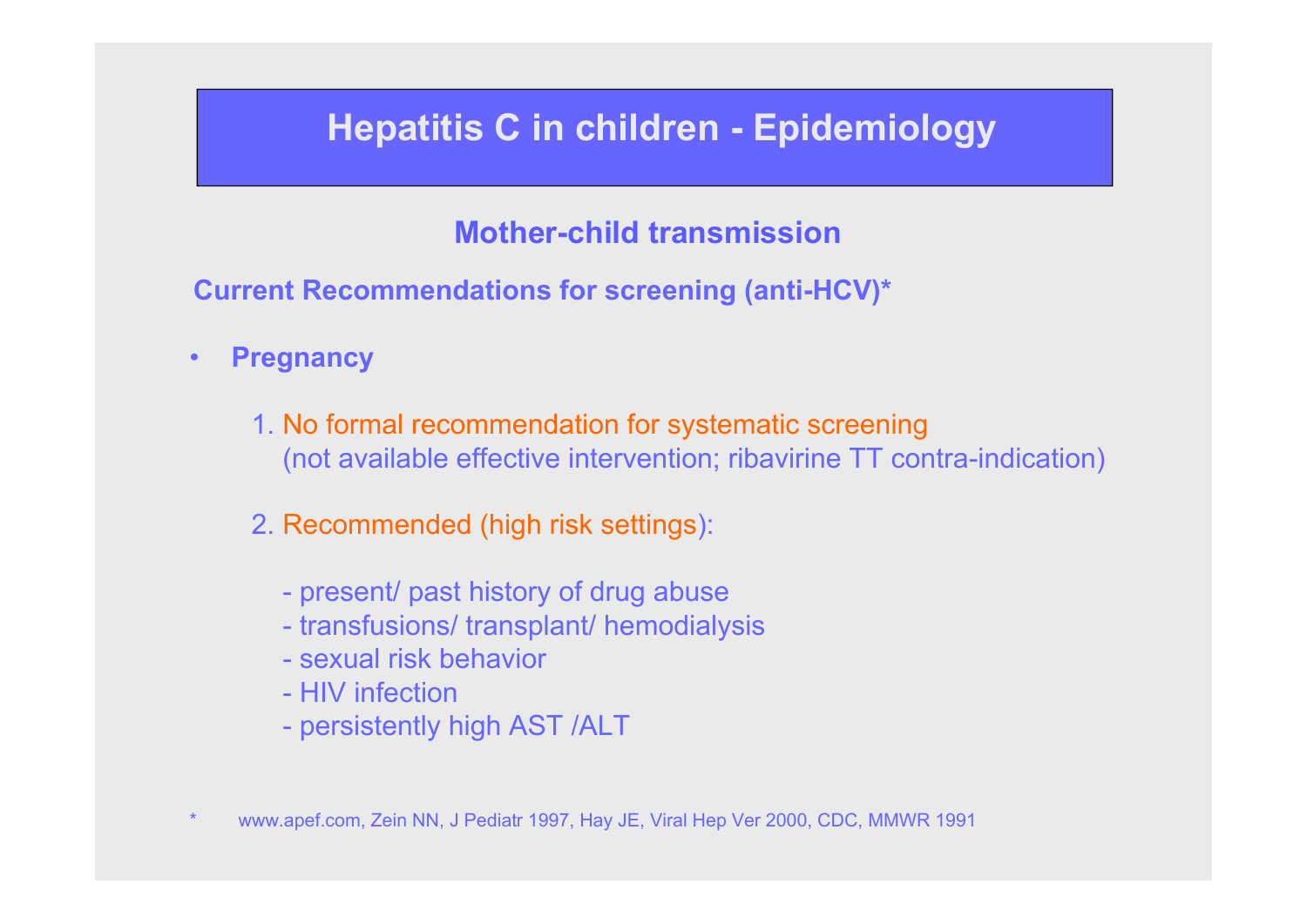**Mother-child transmission Current Recommendations for screening (anti-HCV)\***

 $\bullet$ **Infant Screening**

if mother anti-HCV (+):

- 1st screening: > 18 months; ELISA > Western BLOT
- late seroconversions 18-24 months;
- high false positivity rate before 18 months, no false negative rate

anti-HCV  $(+) \rightarrow$  confirmation by RNA (PCR) 2x (6 months apart, fluctuation of viremia)

anti-HCV (-): not infected

- breast feeding recommended, excep if HIV- co-infection (contraindication)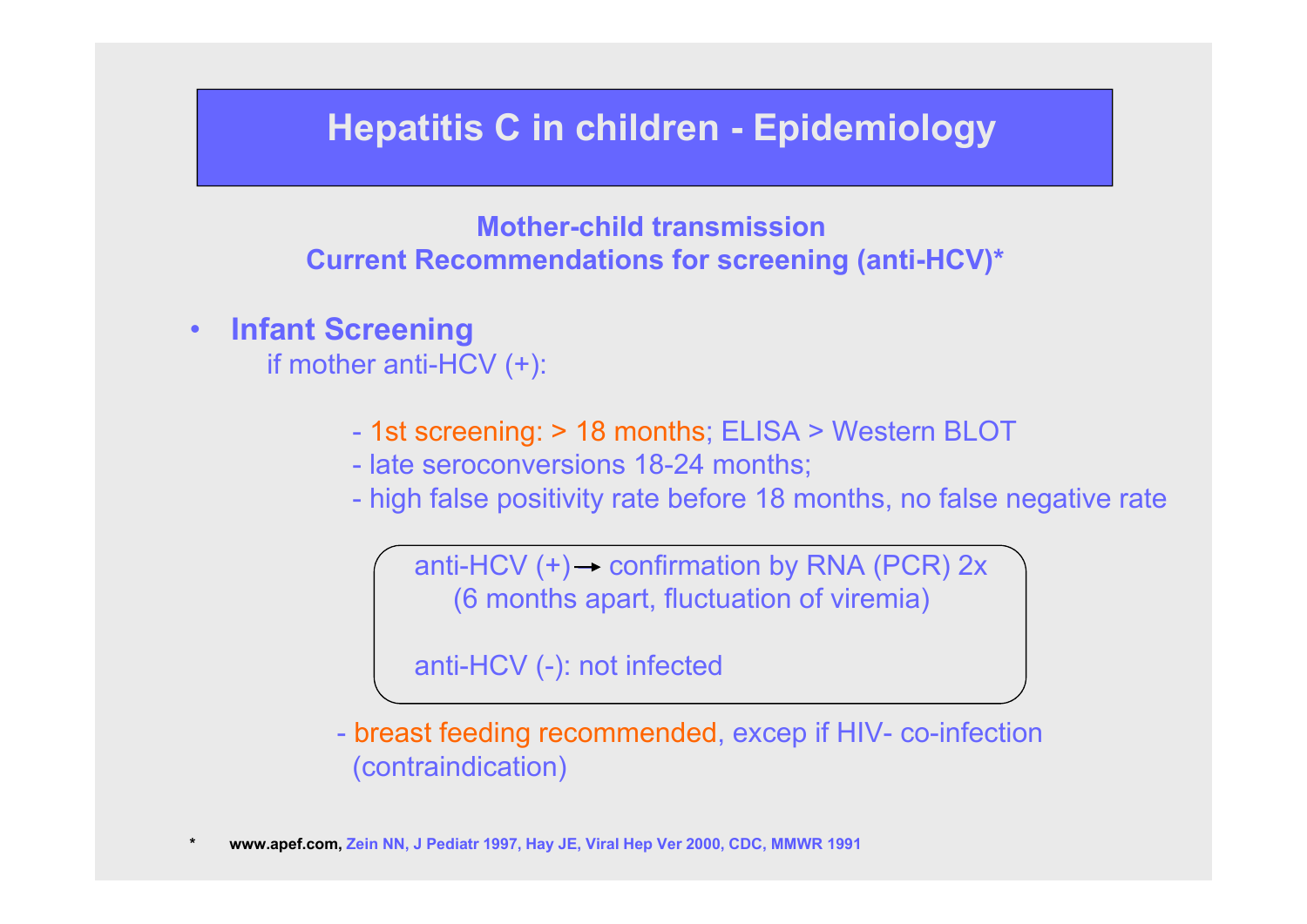#### **Hepatitis C in children – natural course**



α standard: **27.9% SVR**

**75.3 % (359/477) no TT**

**Indetectable viremia: 7.5%**

(27) Persistent **Viremia: 92.0%** (332)

**Decompensated cirrhosis: 1.8%** (6)

- # Spontaneous eradication : rare
- # Terminal Liver disease : in a small subset **perinatal exposure (age related-risk)**, **maternal drug abuse genotype 1a**

*Bortolotti F. Gastroenterology 2008*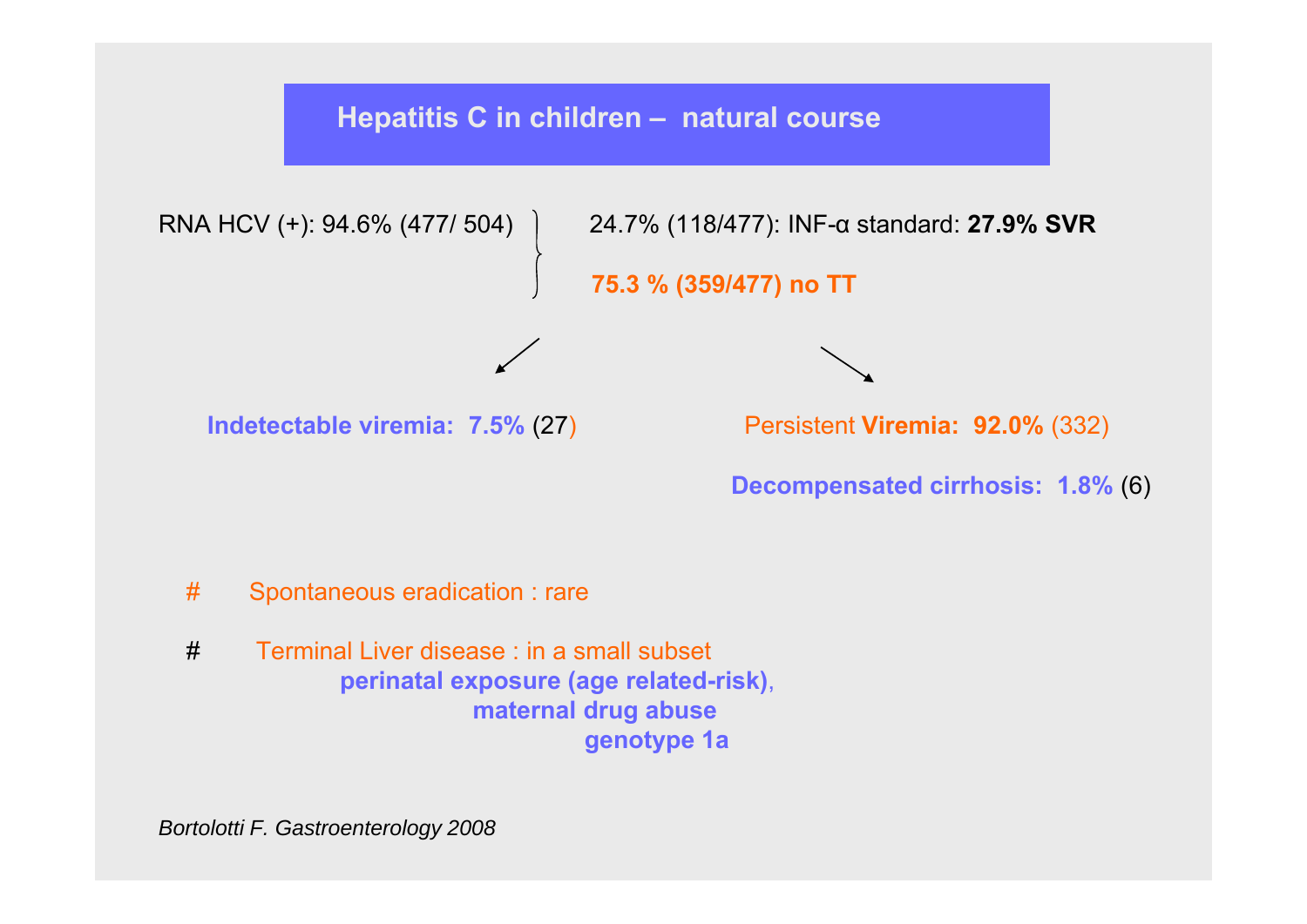## **Natural history VHC – vertical transmission**

#### **Influence of genotype**



*Bortolotti F et alGastroenterology 2008*

**Possible eradication within the first 3-5 ys / rare < 3 years**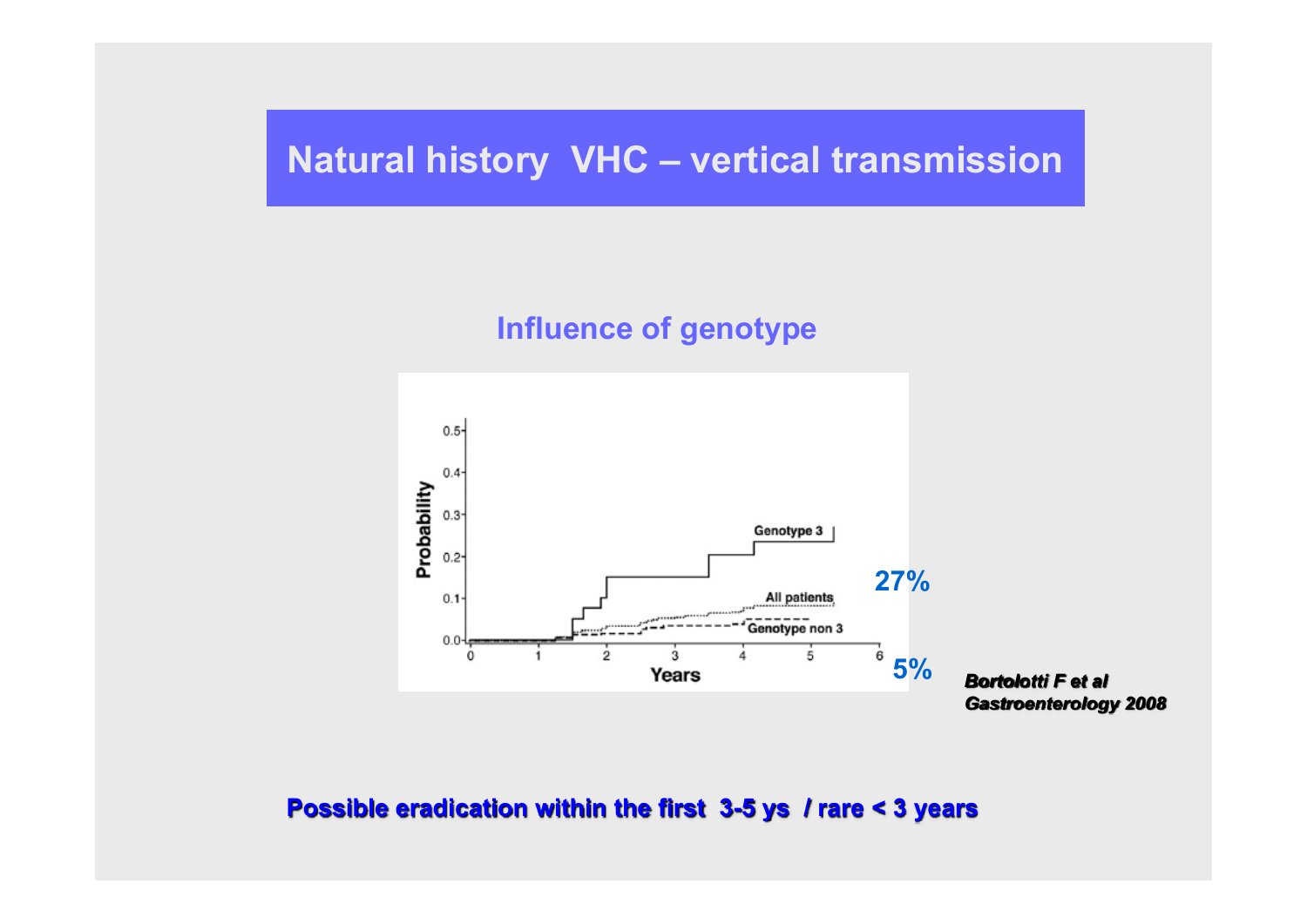# **Hepatitis C - Treatment at pediatric age**

#### *AGAINST*

#### *assymptomatic disease*

*slow rate of progression few cases with advanced disease*

*suboptimal tretament treatment costadverse effectsnew drugs on pipeline ….*

#### *IN FAVOUR*

*Slight disease / initial stage comorbility rare*

*Familial compliance No social stigmata < neurocognitive sequela < direct / indirect costs*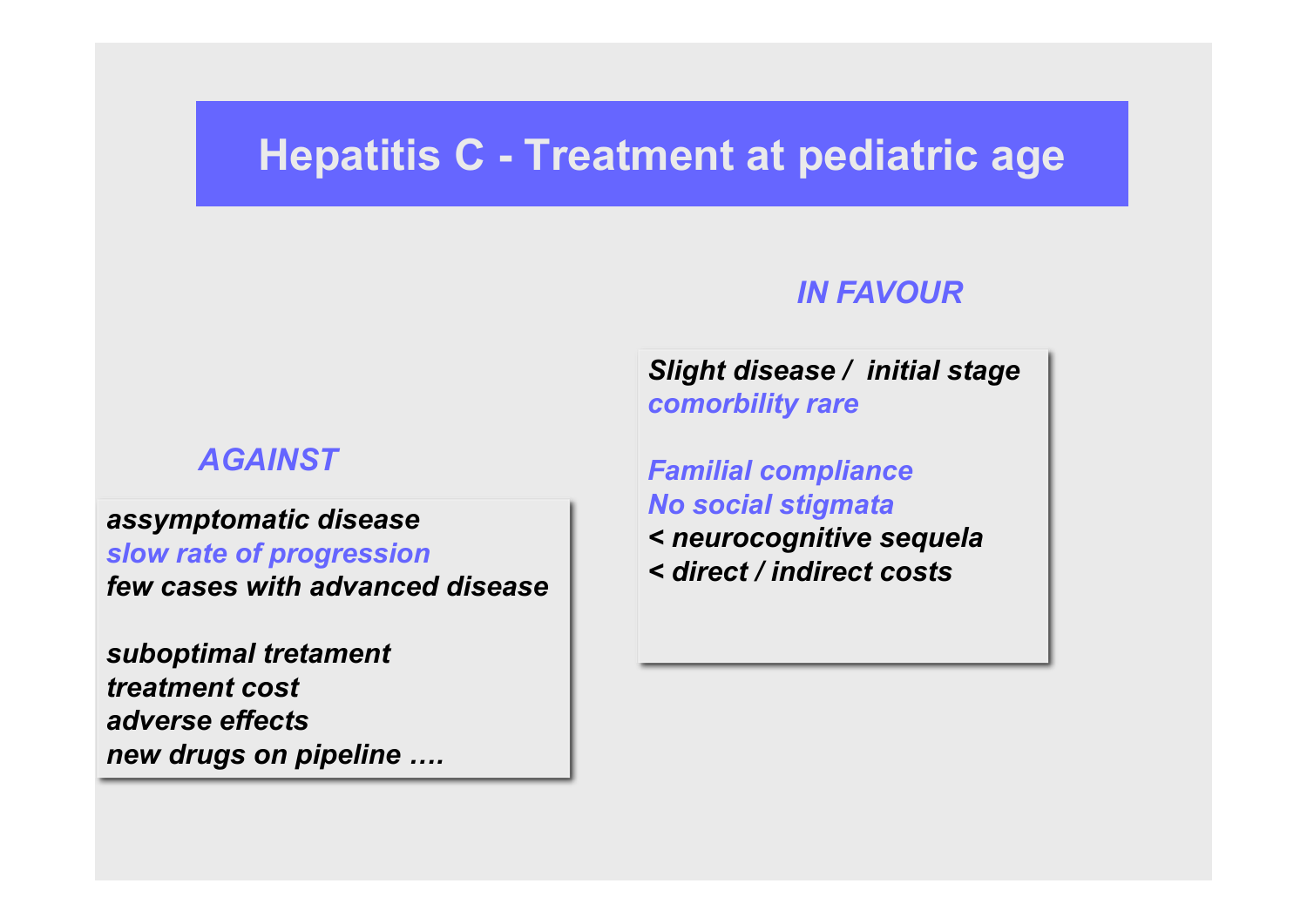# **Hepatite C crónica na criança - histologia hepática**

#### *Bortolotti F et alGastroenterology 2008*

1990-200512 centros ItaliaSem outra patologia

*McDiarmid SA et alSPLIT registry Pediatr Transplant 2004*

**CIRROSE VHC Descompensada 6 / 332= 1.8%idade: 2 a 15 anosTH: n=2**

**Cirrose VHC : 0.8 %8/ 1092 TH en EEUU 1995-2002**

*Jara PHI La PazMadrid*

**Cirrose VHC: 0.2 %1/ 491 TH 1986-2008**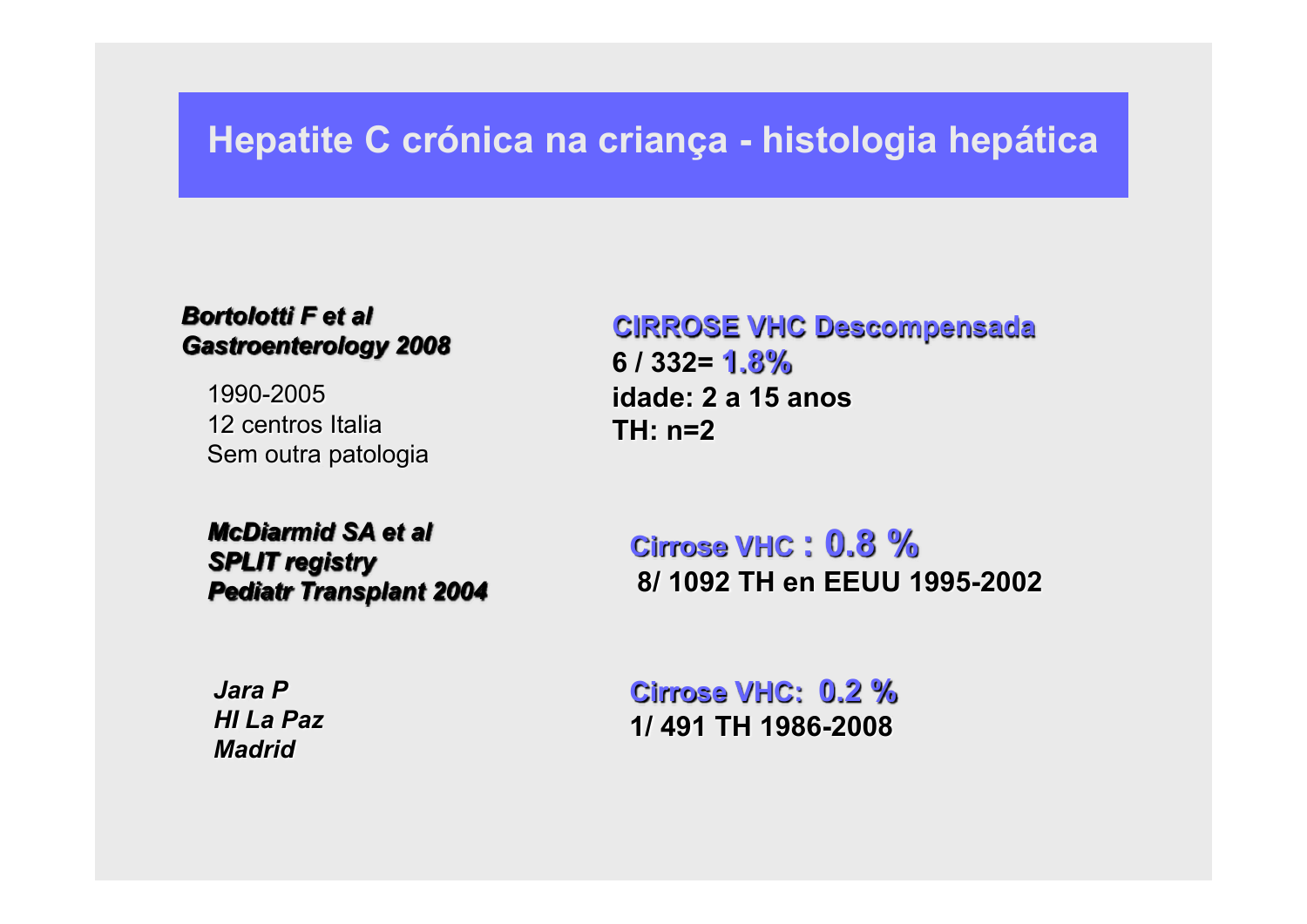Hepatitis C in children - Treatment **IFN alpha 2b + ribavirine**

#### *1998-200129 centers Europe, Israel, Canada*

#### *Farmacocinetics: RBV + IFN alpha*

*IFN α-2b: 3 MU/m 2 (3x/week) > Exposure child vs adult* 

*RBV: optimal dosage -15 mg/kg (vs 8 -12 mg/kg)*

*Gonzalez-Peralta et al International Pediatric Hepatitis C Group Hepatology 2005*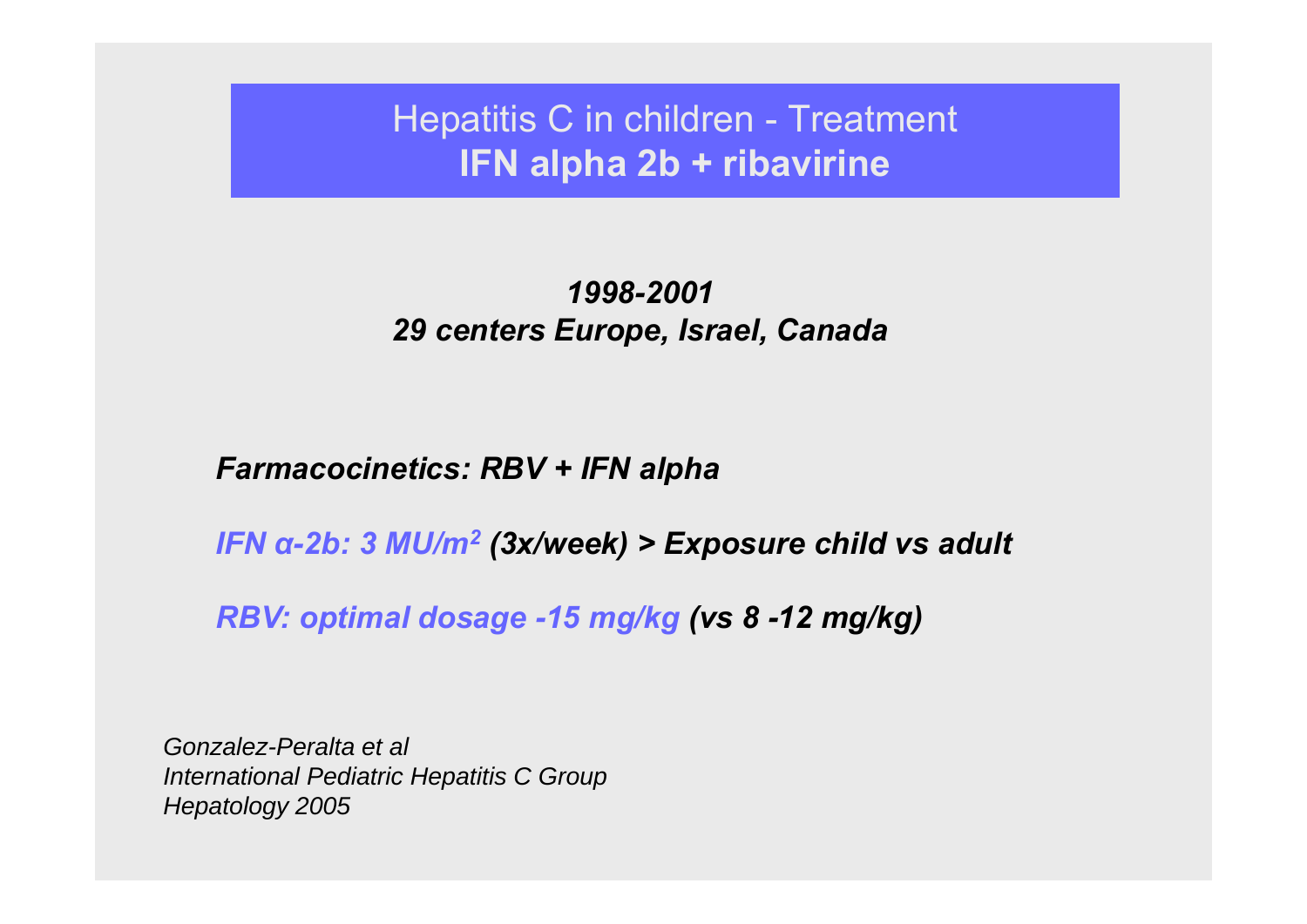# **Hepatitis C treatment in children**

**Alpha Interferon:**SVR **36%** ( 50% G2/3 vs 10% G1) (*4 studies* )

**Peg-interferon alpha 2a:** SVR **388** % (G1) (*1 study*)

**Interferon alpha + ribavirine:** SVR **46%** (*1 multicenter study*) *Pharmacocinetics ; FDA approval (2003)*

**Peginterferon a2b + ribavirine: S**VR **55%** (2 pylot studies) International study; *FDA approval (2008)*

*PEDS-C: PEGIFN a2b vs PEGIFN + Ribavirine (1 study)* Internacional randomized, placebo controlled study (ongoing)

**Antiviral (telaprevir/boceprevir)+Peg+Ribavirine** (not evaluated)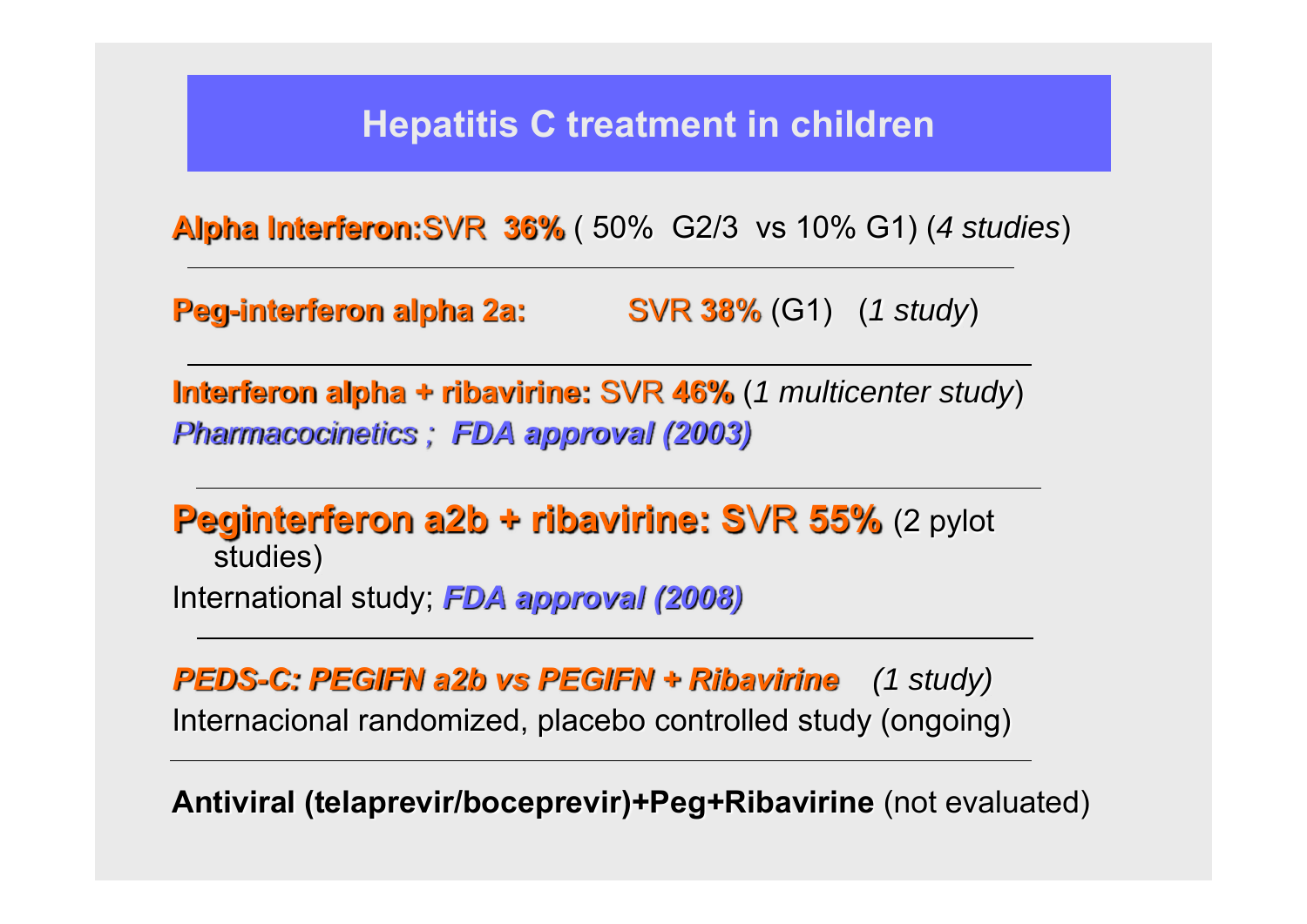# **PegIFN + RBV at pediatric age** 2 pilot studies

*Jara P et alPediatr Infect Dis J 2008*

*Wirth S et alHepatology 2005*

*30 children pegIFN alpha2b 1 µg/kg/week + RBV 15 mg/kg/d*

*61 childrenpegIFN alpha2b 1.5 µg/kg/week + RBV 15 mg/kg/d*

|                | <b>Results</b>    |                     |
|----------------|-------------------|---------------------|
| <b>SVR</b>     | <b>Genotype 1</b> | <b>Genotype 2/3</b> |
| <b>Spain</b>   | 46.6%             | 100%                |
| <b>Germany</b> | 47.8%             | 100%                |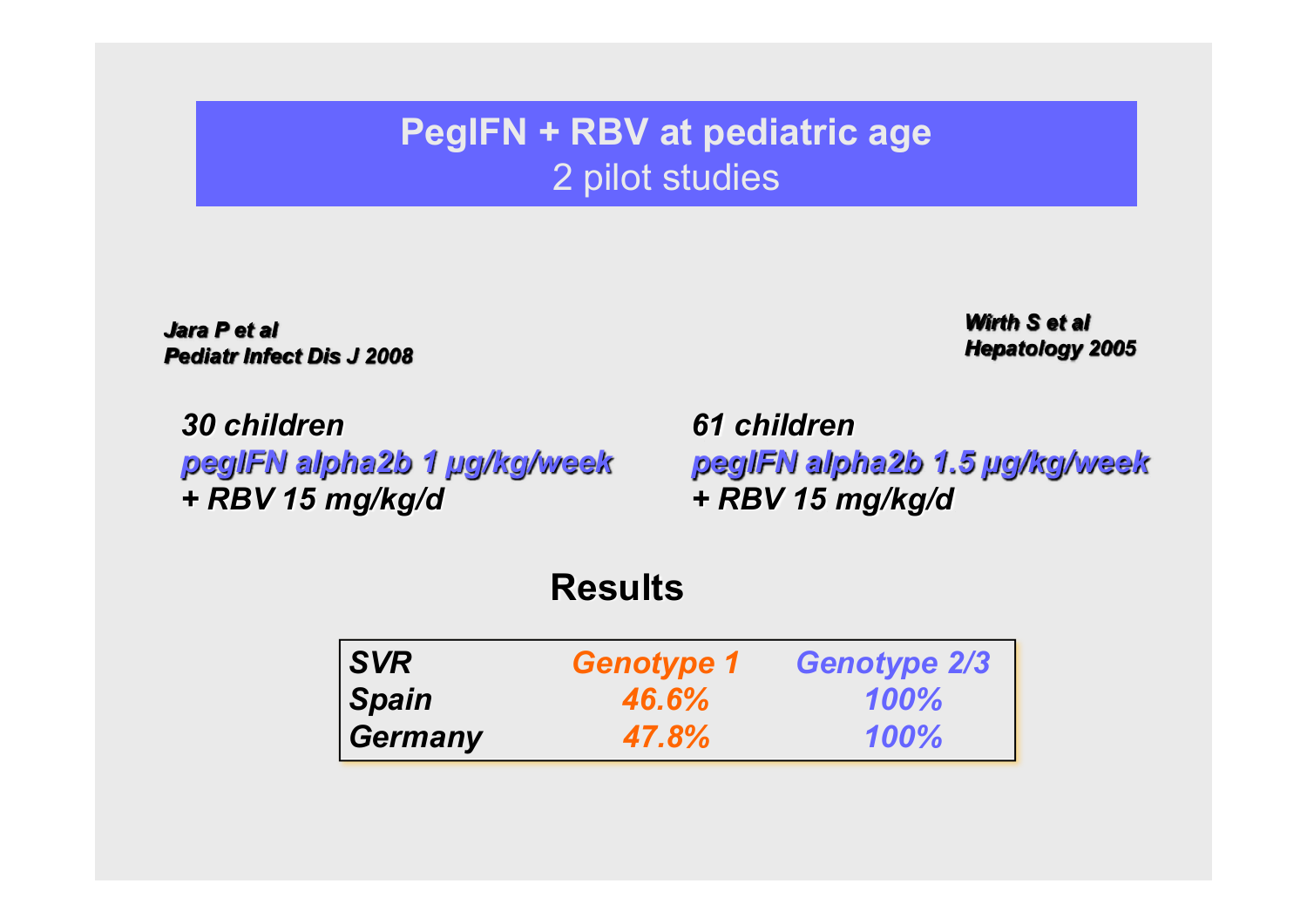# Chronic hepatitis C at pediatric age Current treatment consensus

- $\bullet$ **Start treatment: > 3 ys / before adolescence**
- Exclusion of co-morbilities / other etiologies
- $\bullet$ Liver biopsy not required (…)
- •**PEG-IFN(1-1.5 ug/Kg/ week) + Ribavirine (1.5 mg/Kg/d)**
- •**Aim: SVR (viremia negativation at 24th week post-TT)**
- •**Duration:**

**genotype 2/3: 6 months genotype 1 / others: 12 months**

- **Stop: no ARN VHC decrease at 12th week post-TT**
- ▪Monitoring (growth.) , biochemical, viral load
- $\blacksquare$ **Pre TT pregnancy test**
- $\blacksquare$ hepatitis B and hepatitis A immunization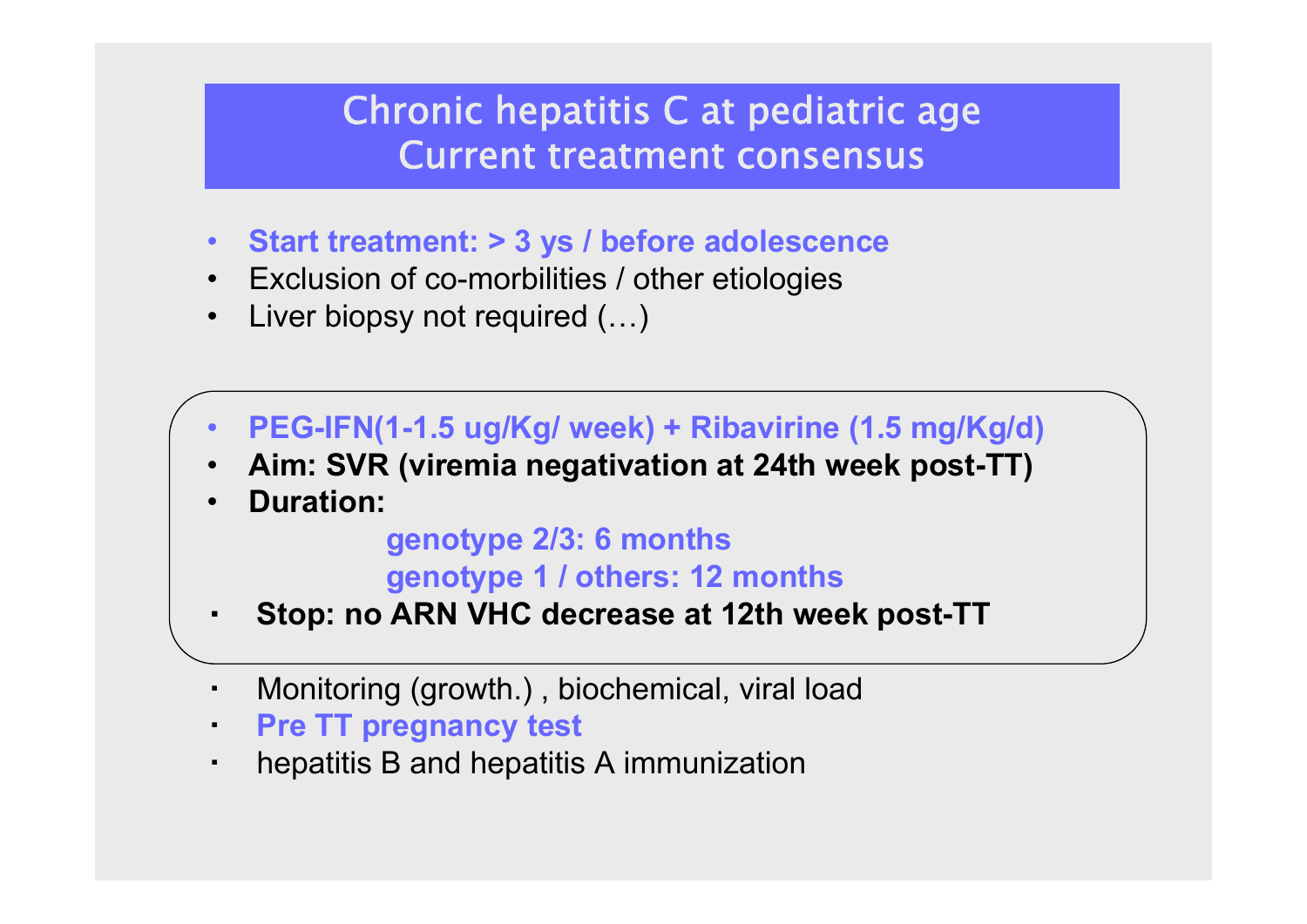**CHRONIC HCV INFECTION AT TERTIARY CENTERS**

**Pediatric Gastrenterology Units / Pediatric Departments (NHS)**

**Retrospectively collected data (> 1993 – 2008): 16 years period**

**Exclusion criteria:**

- **- period before universal donor screening (<1992)**
- **- current age: < 2 ys, ≥ 16 ys**

**Number of patients (no gender predominance):**

- **HS. João, Porto : 9 cases H. Maria Pia, Porto : 8 cases H. S. Marcos, Braga : 2 cases H. Pediátrico Coimbra : 2 casesH. Garcia Orta, Almada : 4 cases HD. Estefânia, Lisboa : 6 cases**
- **H. Santa Maria, Lisboa :17 cases**

**TOTAL : 48 cases**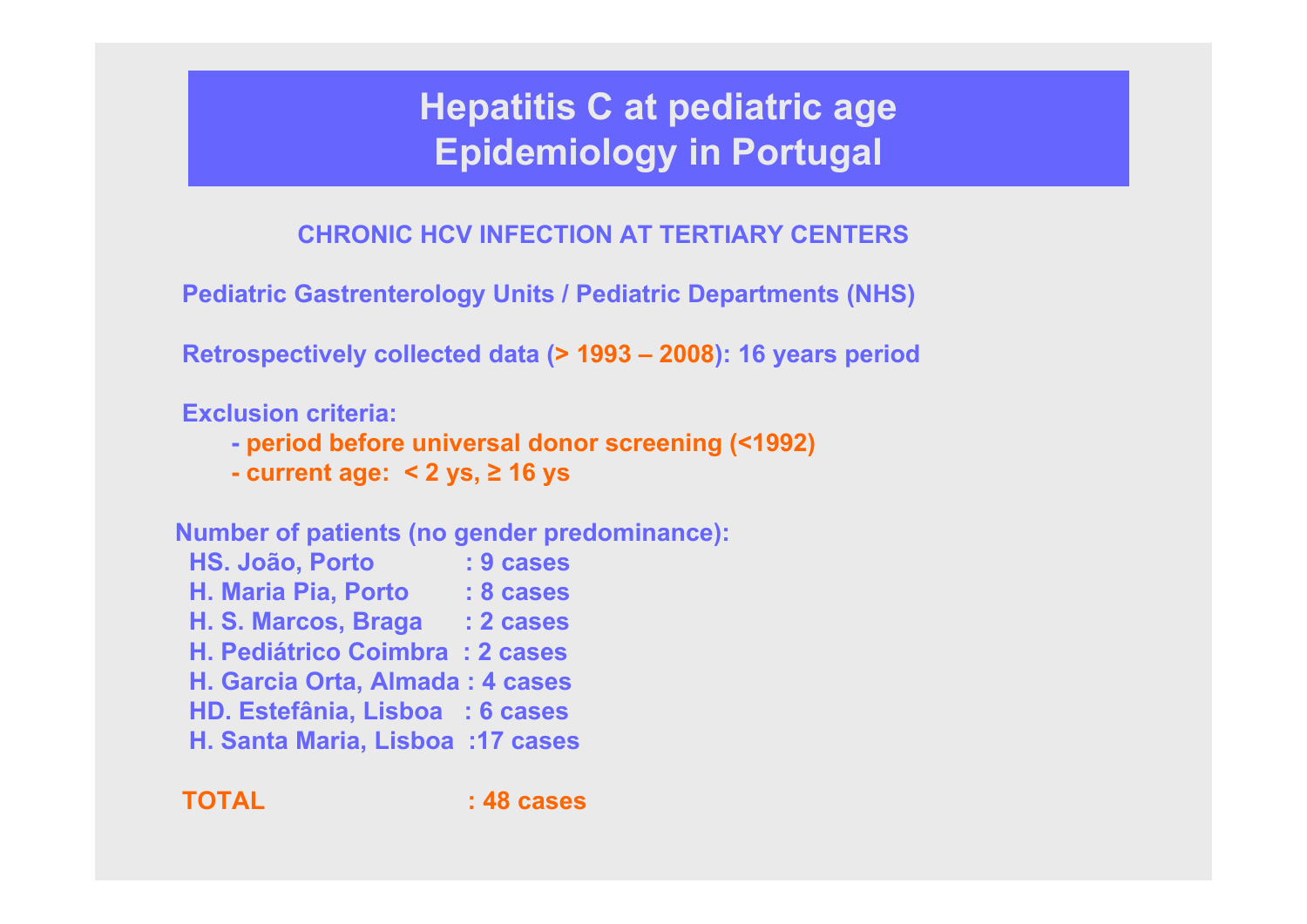**CHRONIC HCV INFECTION AT TERTIARY CENTERS**

**Pediatric Gastrenterology Units / Pediatric Departments (NHS)**

**Retrospectively collected data (> 1993 – 2008):16 years**

**TOTAL: 48 cases** 

**"Cumulative prevalence": 2.7 cases/ year** 

**Underestimation……**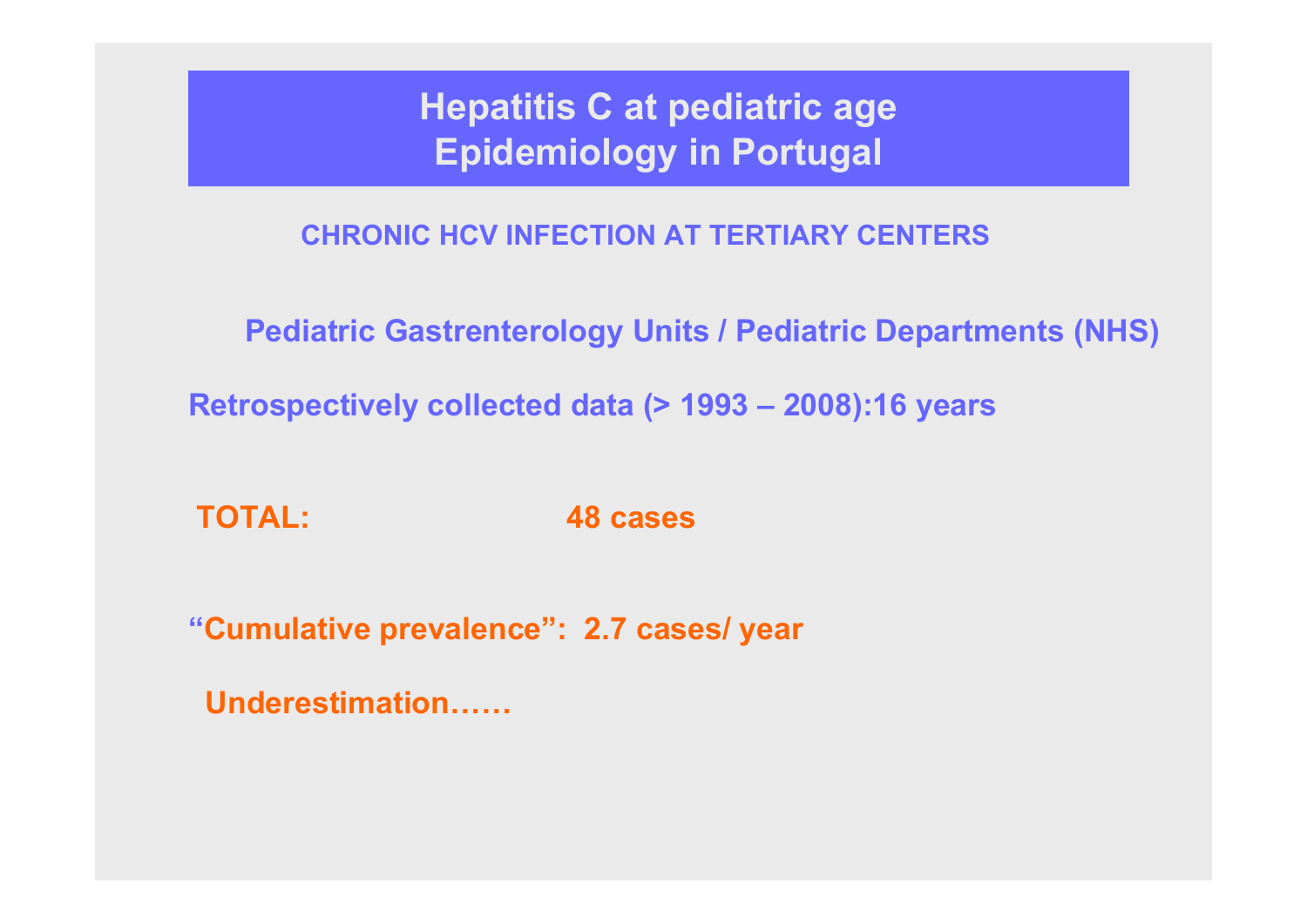**CHRONIC HCV INFECTION AT TERTIARY CENTERS**

**Pediatric Gastrenterology Units / Pediatric Departments (NHS)**

**Number "newborns" 2008: 10.4/ 1000 inhabitants 104.000 / 10 million inhabitants** 

**If estimated pregnancy seroprevalence 0.2%: 200 anti VHC (+) / 100.000 pregnancies**

**If estimated vertical transmission 2% : 4 anti-VHC(+) children/ 200 infected mothers**

**" Expected number children anti-VHC (+) / 2008: 4 cases" (underestimation?...)**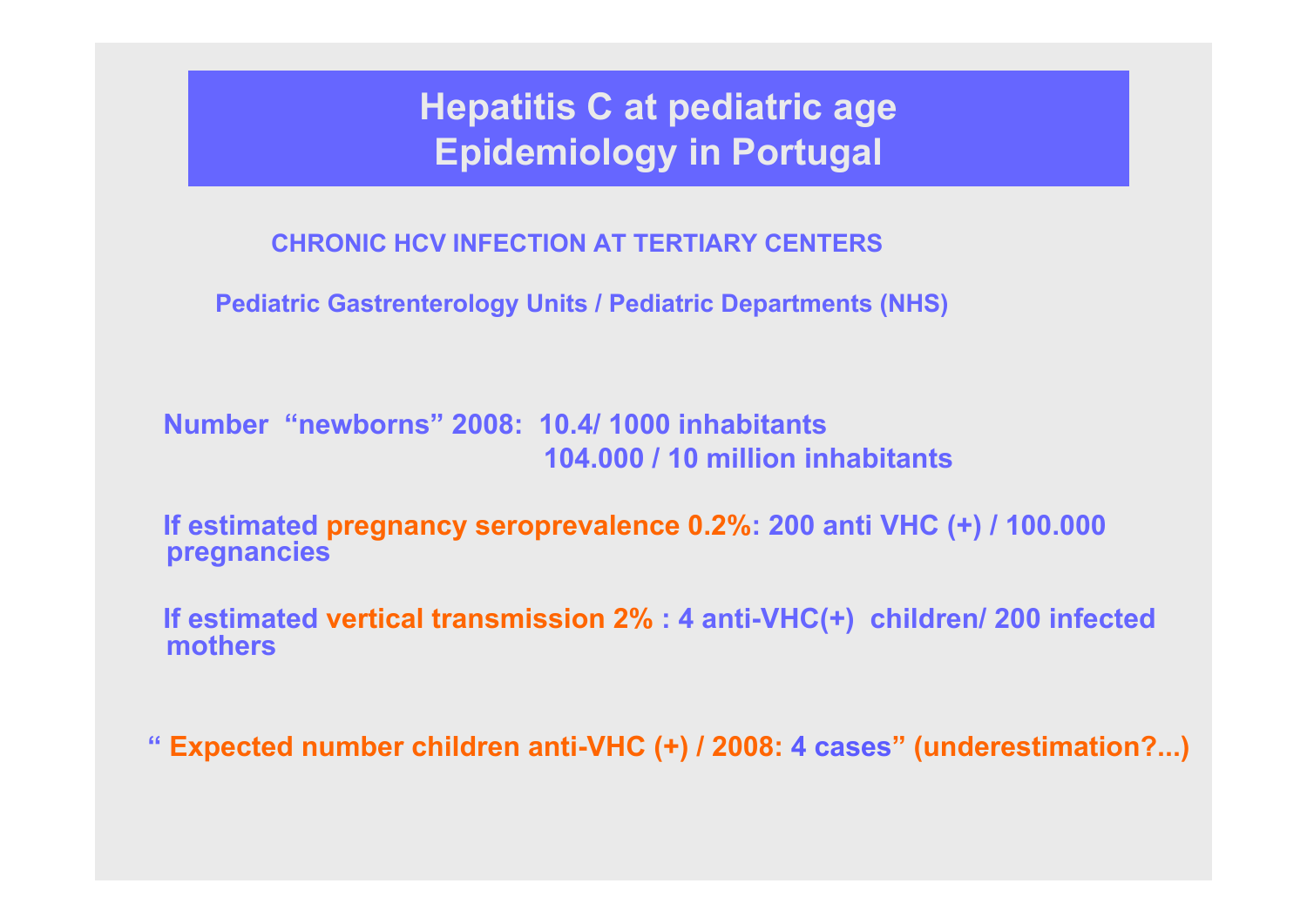#### **CHRONIC HCV INFECTION AT TERTIARY CENTERS**

**route of infection:**

- **- vertical: 47/48 cases**
- **- sexual : 1 case**
- **- 2 siblings**

#### **Ethnic background: Caucasian**

- **- 39/40: Portugal**
- **- 1/40 Ucrania**

**Mean age: 9.2 ys (range 2-17 ys)**

**no gender predominance**

**HIV-HCV co-infection: 2 cases Mother HIV-VHC: 6 cases** 

**Parental IV drug abuse: 16/ 40 (not reported: 32 cases)**

**Other comorbilities: none**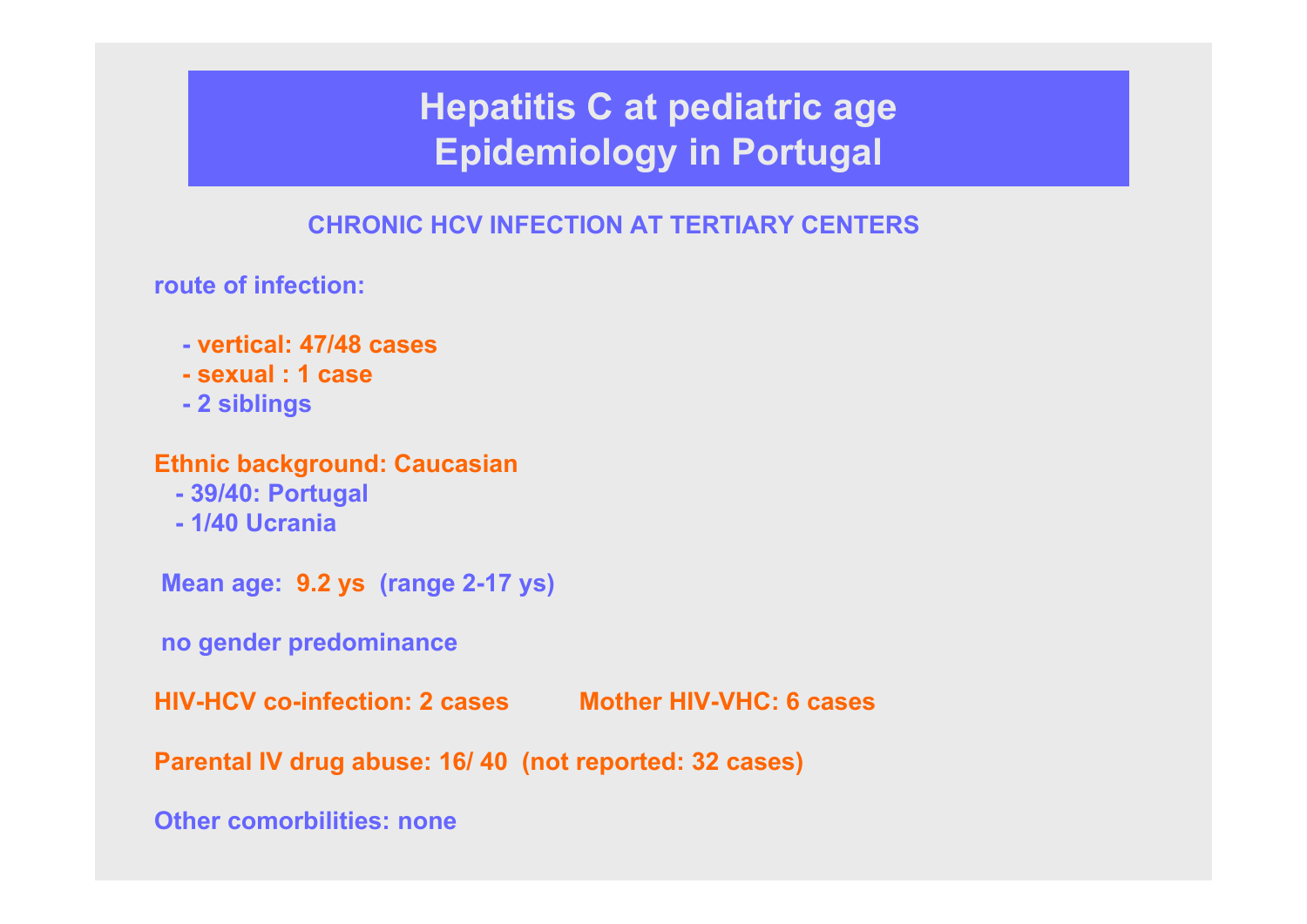#### **CHRONIC HCV INFECTION AT TERTIARY CENTERS**

**Genotypes: ND: 251 : 70% reported cases 1a: 101b: 6**3 a: 34: 4 (4 cd: 3 4 ab: 1)

**Spontaneous negativation**: 4/ 48 cases **(10%)** (at ages 5, 6, 7,7 ys)

**Treatment**12 / 48 cases (6 under TT)

#### **Outcome**

**Viremia Negativation > 24th TTw (SVR): 4/12 (30%)** Decrease viral load : 8/12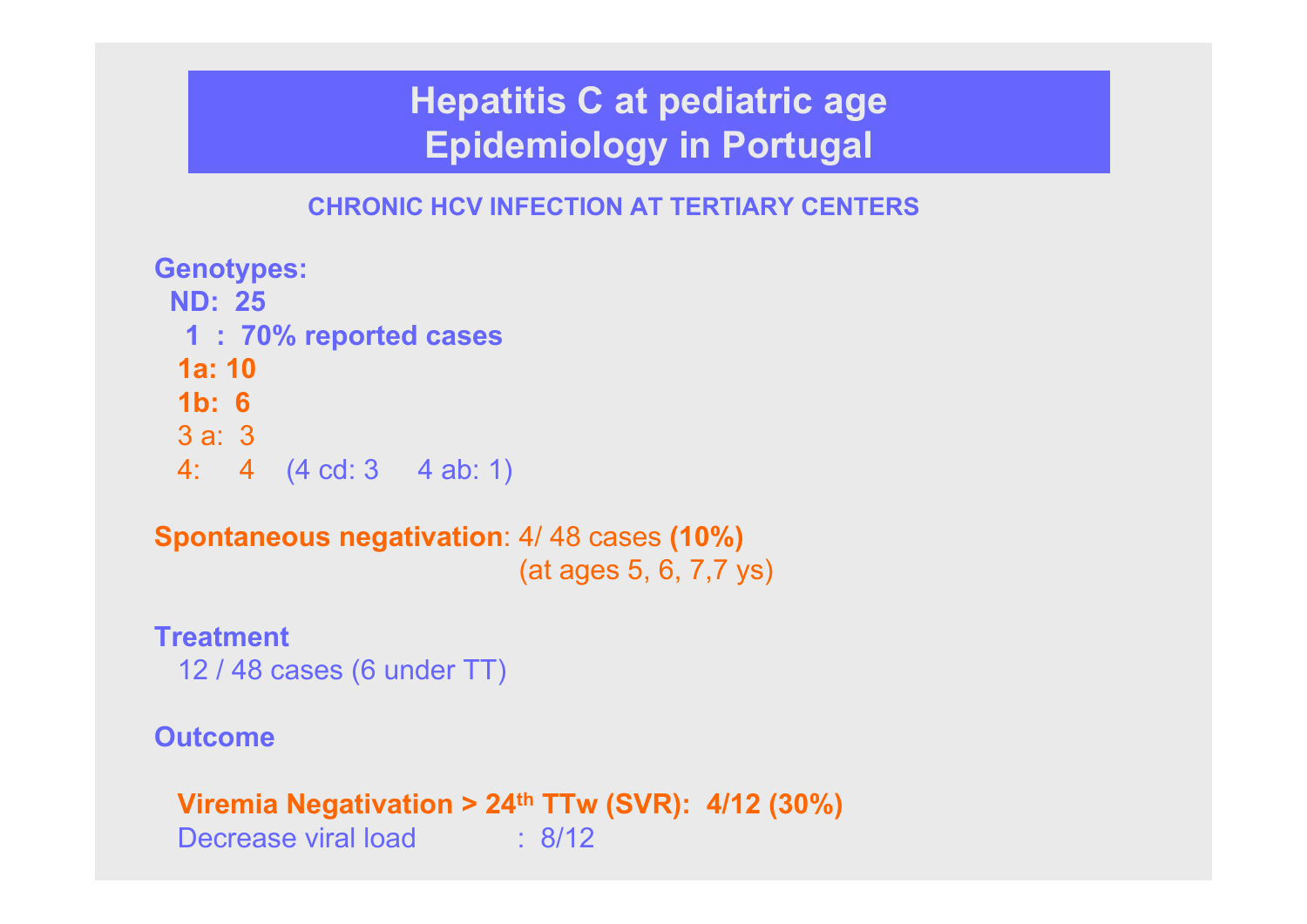# **Hepatitis C at pediatric age Conclusions**

- •**Predominance of vertical transmission**
- $\bullet$ **Spontaneous eradication is rare but possible**
- $\bullet$ **Treatment efficacy (IFN + Ribavirine) ~ adult**
- •**Influence of genotype in natural course and treatment response**
- $\bullet$  **No vacination! Disease control depends on**:
	- control of transmission routes
	- treatment of infected patients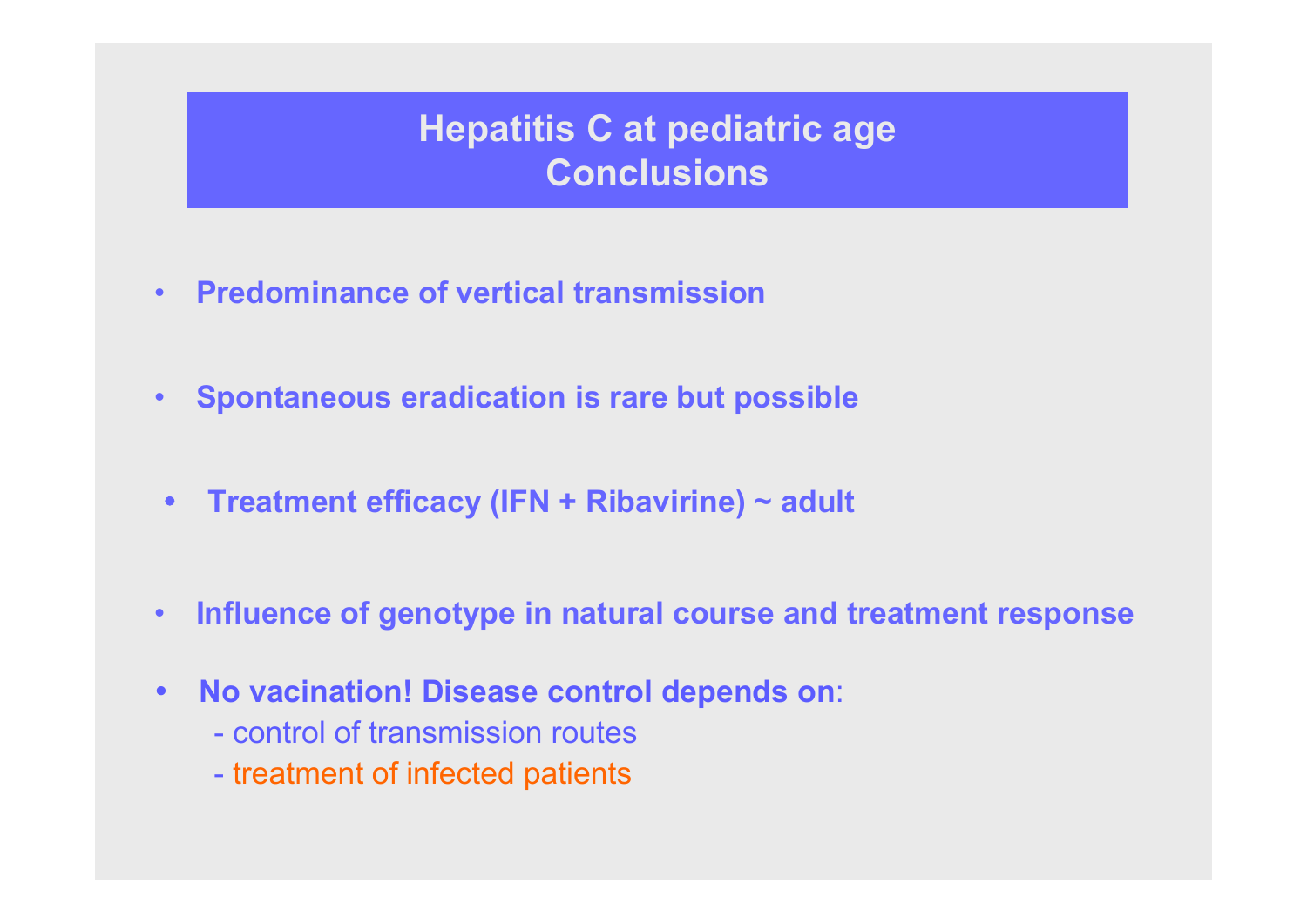# Chronic hepatitis C at pediatric age: persisting questions....

- •**Ideal treatment timing? Individual basis....**
- $\bullet$ **Indications for pre.tt liver biopsy?**
- $\bullet$ **Optimal treatment schema ? Is ribavirine necessary ?**
- •**Predictive factors of response to treatment?**
- • **Duration of ARN VHC indetectable after treatment negativation? (longterm outcome impact of treatment)**
- •**Special cases (co-infection HCV/HIV, HCV/HBV,liver transplant)….**
- • **New drugs/ new treatment regimens …..early treatment in pregnancy??**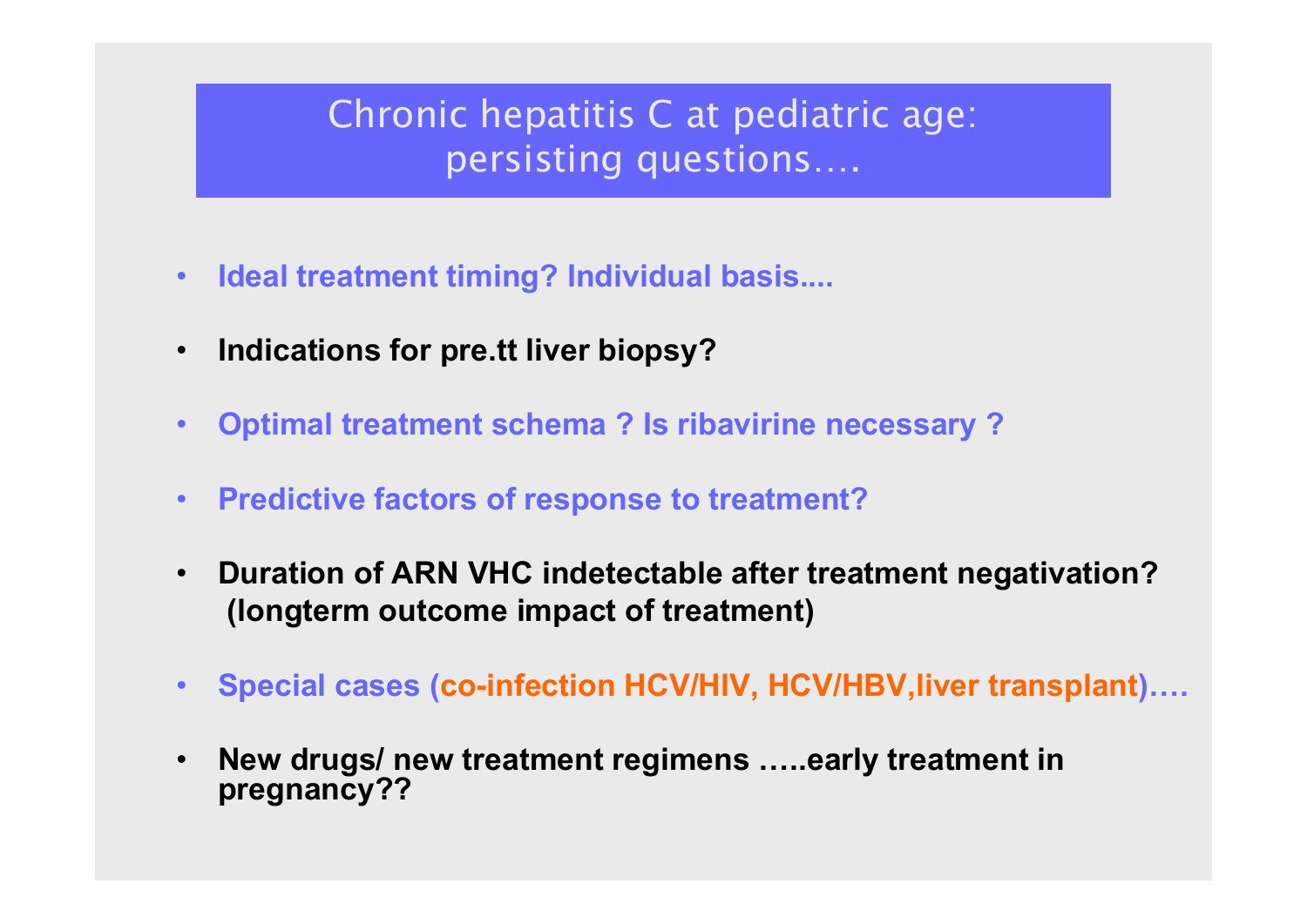# **Chronic hepatitis C at pediatric age: a change in natural course ?..... or a disease in extinction?.......**